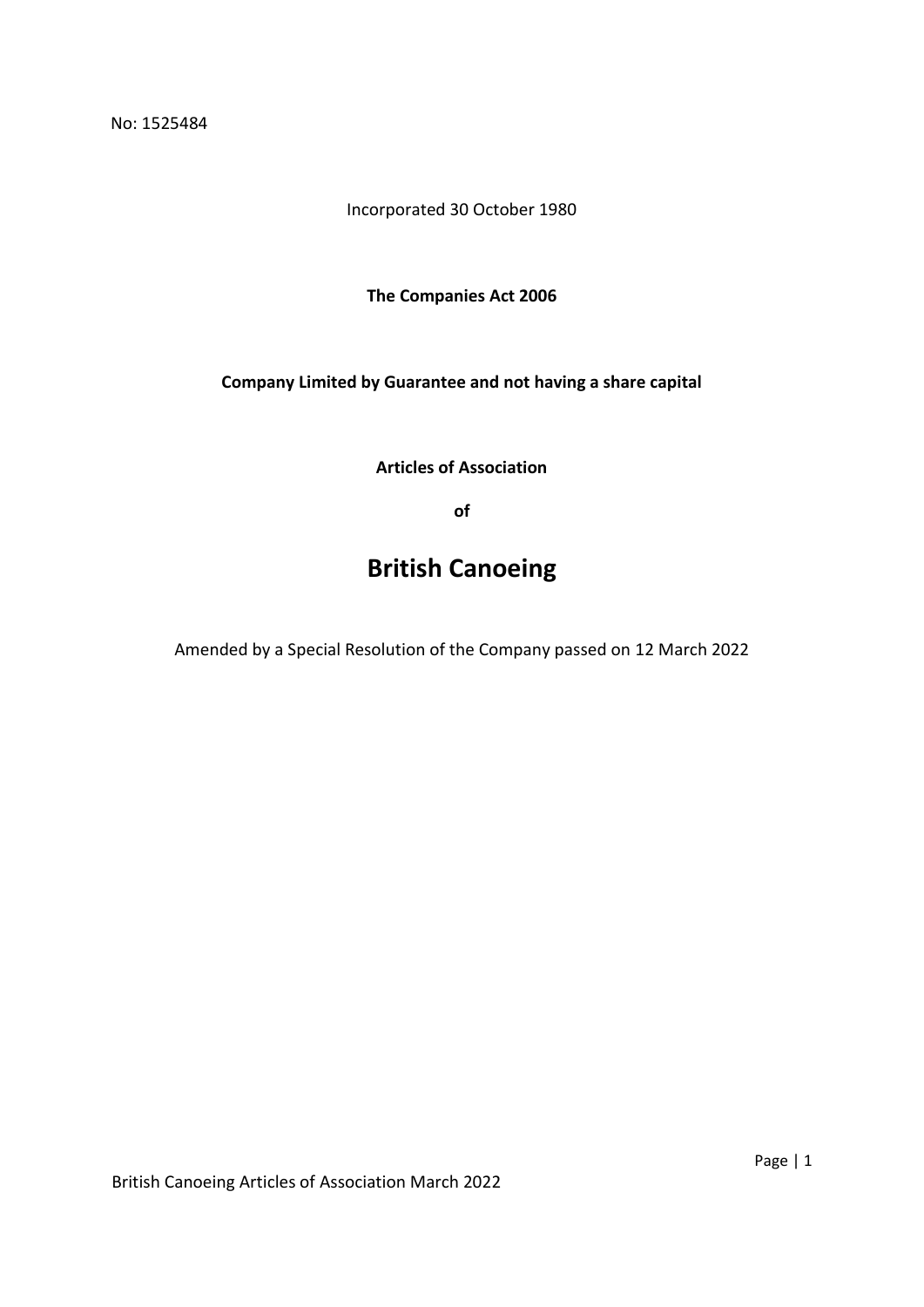# **Part A – Company Information and Objects**

- 1. The name of the company (hereinafter called "the Company") is British Canoeing.
- 2. The registered office of the Company will be situated in England.
- 3. The objects for which the Company is established are:

### **General**

- 3.1. To act as the UK and English governing body for the sport and recreation of canoeing (including any craft propelled by a paddle in or on which the paddler faces in the direction of travel but excluding craft, such as dragon boats, for which there are already in existence independent national governing bodies recognised by the Sports Councils) in the United Kingdom of Great Britain and Northern Ireland, the Isle of Man and the Channel Islands (which territories are referred to below as the 'United Kingdom') and in those of the British overseas territories (as that expression is defined by the Interpretation Act 1978) which do not have a national Olympic Committee which is recognised by the International Olympic Committee (which territories are referred to below as the "British Overseas Territories"), and as such co-operate with the national canoe associations within the United Kingdom and the British Overseas Territories, as may be appropriate and expedient, and all references to 'canoeing', 'canoe' and 'canoeist' in subsequent paragraphs shall, unless the context otherwise requires, be construed as the corresponding terms for any craft as defined above.
- 3.2. To promote, as far as practicable, consistent policies in matters affecting the administration and development of canoeing in the United Kingdom and the British Overseas Territories and to that end to co-operate with and enter into agreements with the national and area associations to set out the respective roles and functions of the Company and those national and area associations.
- 3.3. To be responsible for the administration and development of canoeing in England (including the Channel Islands and the Isle of Man and the British Overseas Territories).

# **Encouragement and help**

3.4. To encourage and help all, especially young people, to promote their health, wellbeing and education, to develop their self-reliance and independence, and to acquire a greater knowledge, enjoyment and care of the countryside through the use of canoes in competitive and recreational activities, especially when carried on in the open air, and including the practice of camping and kindred activities in connection with canoeing.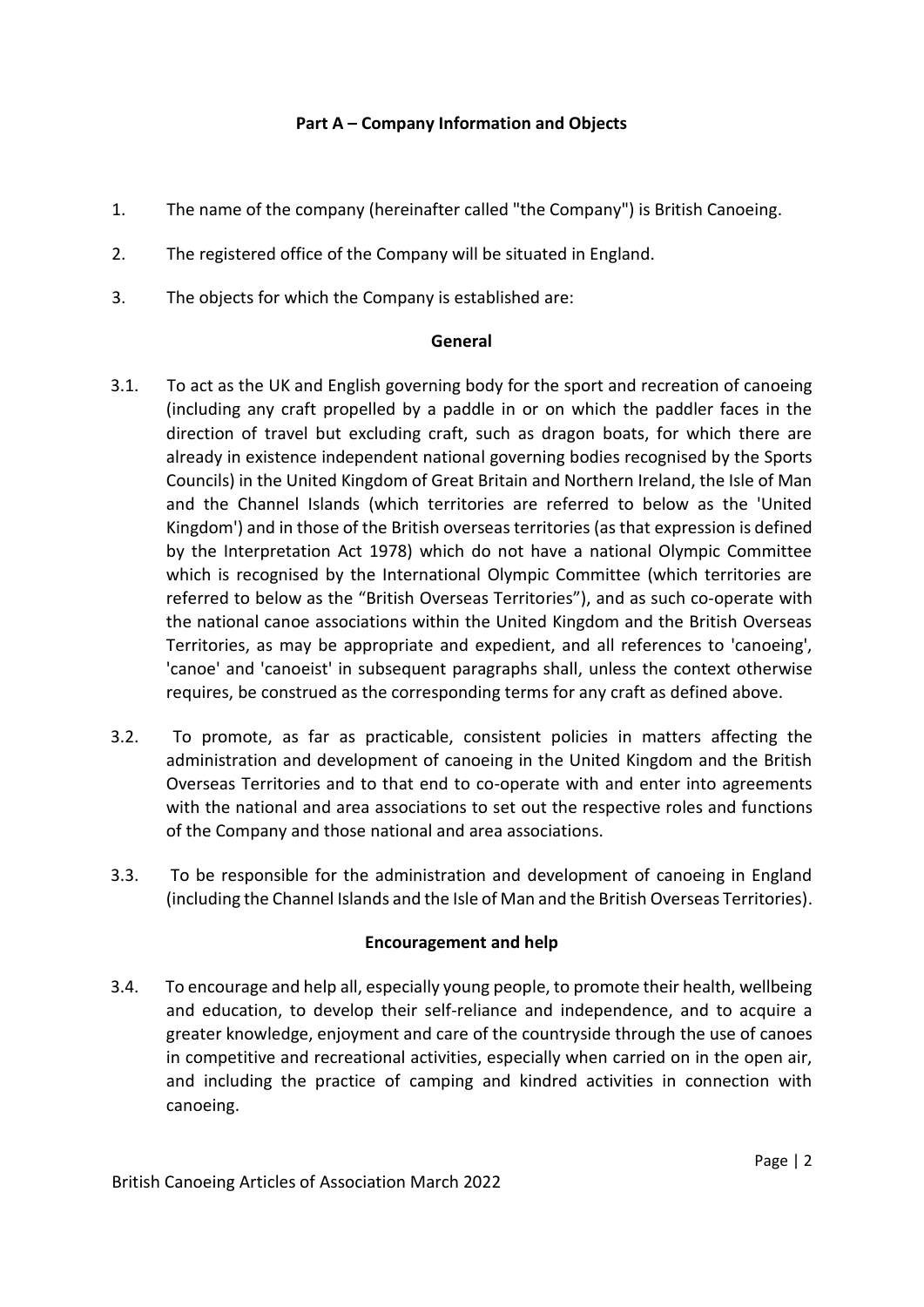### **Promotion**

3.5. To promote canoeing in all its forms in ways compatible with the preservation and protection of the countryside and wildlife; to initiate, support and co-operate with others in proposals and activities calculated to assist in the promotion of the Company's objects; and to combine or collaborate with other associations, bodies and organisations interested in water sport and recreation, the preservation of the countryside and access thereto.

### **Organising events**

3.6. To promote and organise, or assist in promoting and organising, canoeing meetings, regattas, championships, trials, tours, rallies, demonstrations, festivals, and other competitive and recreational events; to select and administer competitors to represent the Company or the United Kingdom and the British Overseas Territories; to give encouragement and support to canoe expeditions; and to oversee the selection and co-ordination of officials for canoeing events within the United Kingdom and the British Overseas Territories.

# **Prizes and Awards**

3.7 To give prizes, medals and other awards in connection with such events, and to enter into any agreements and make any arrangements which may be necessary, expedient or convenient in connection therewith.

# **Elite athletes**

3.8 To administer the World Class Programmes funded by the Sports Councils within the sport and particularly to support and encourage participation by elite athletes supported by the Company at international competitions or equivalent programmes funded by similar or successor organisations.

# **Doping**

3.9 To establish and be responsible for the maintenance of an anti-doping policy and rules to combat doping in the sport the enforcement of which shall be the responsibility of the Company.

### **International promotion**

3.10 To promote international co-operation and friendship by participation with canoeists and canoeing organisations in other countries in competitions, rallies and tours and by encouraging the arrangement of such events in the United Kingdom and the British Overseas Territories in which canoeists from other countries may take part.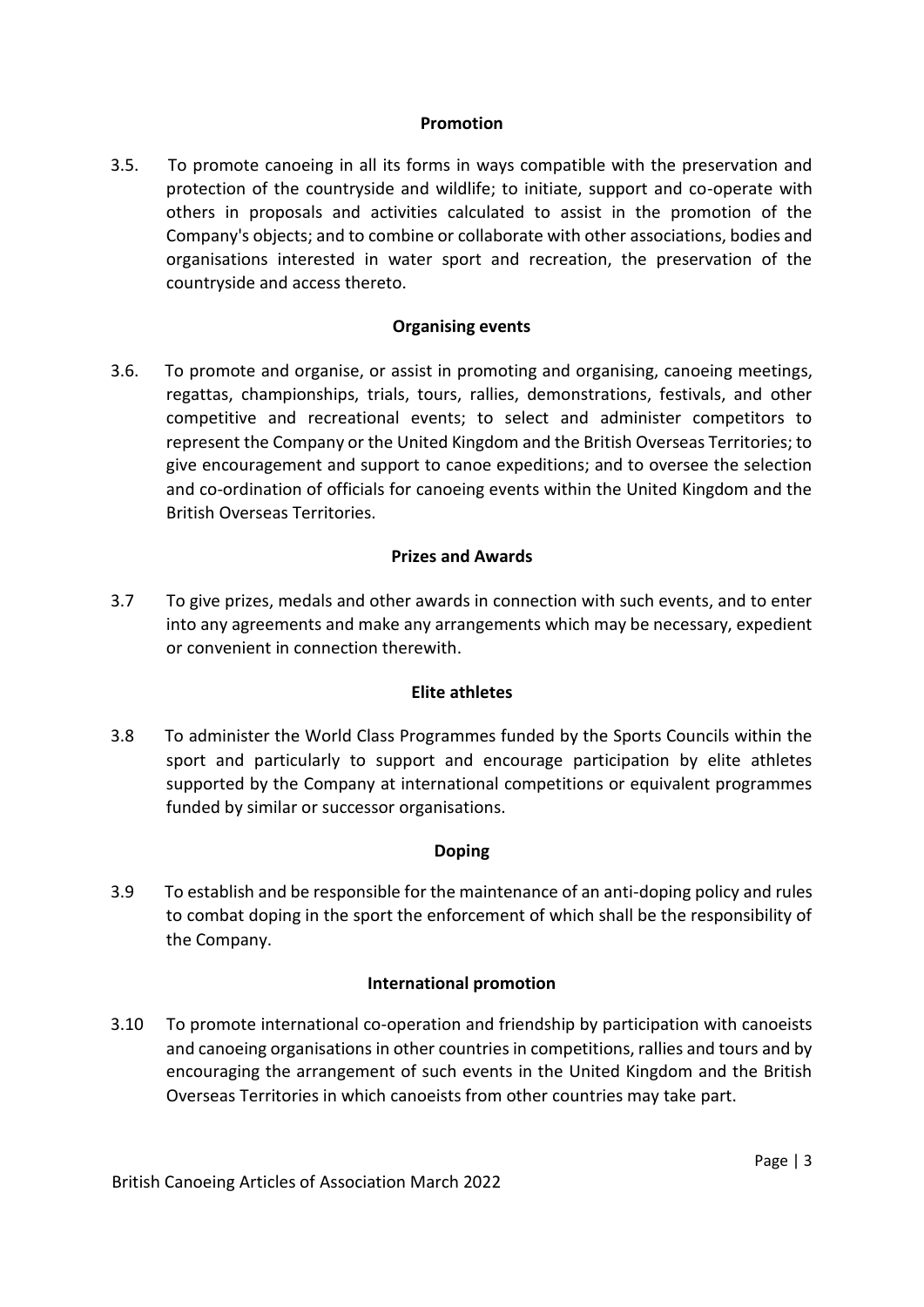3.11 To act as the representative member for the United Kingdom and the British Overseas Territories in international affairs and to affiliate to and carry out functions delegated to it by the International Canoe Federation (ICF), the European Canoe Association (ECA) and other relevant bodies.

# **Other similar organisations**

3.12 To be a member of and co-operate with all such bodies, organisations and associations whether within the United Kingdom and the British Overseas Territories or not, as may be thought fit by the Board of the Company, which have as one of their objectives the promotion of international goodwill through the medium of any of the activities referred to above, and in particular to represent canoeists of the United Kingdom and the British Overseas Territories in such bodies organisations or associations, and to present their views and interests to any appropriate authorities in other countries.

# **Teaching**

3.13 To arrange and provide for, or join in arranging and providing for, the holding of courses of instruction or training and exposition in canoeing skills and techniques and knowledge, the testing of skills and techniques, the establishment and conduct of a system of qualification for persons involved in such courses and testing, the establishment of standards of proficiency, the award of certificates or badges of attainment, and the promotion of safety in canoeing.

# **Regulations**

3.14 To make and enforce rules and regulations, in conformity with those of the ICF and ECA, and to formulate and issue guidelines concerning all forms and aspects of canoeing, the conduct and management of any of the canoeing events referred to above, to encourage codes of conduct for Members and canoeists, and promote the observance of the codes by its Members and others.

# **Improving facilities**

3.15 To protect the interests of canoeists; to work for improved facilities for canoeing in the United Kingdom and the British Overseas Territories, and for greater access to and along inland waters and to coastal waters for the purpose of canoeing.

# **Representations**

3.16 To promote, assist and support any administrative or legislative measure or any proposal which in the opinion of the Board of the Company may be calculated to improve such facilities and access; to oppose by such action as may be deemed appropriate measures, proposals or acts which in their opinion are likely to injure or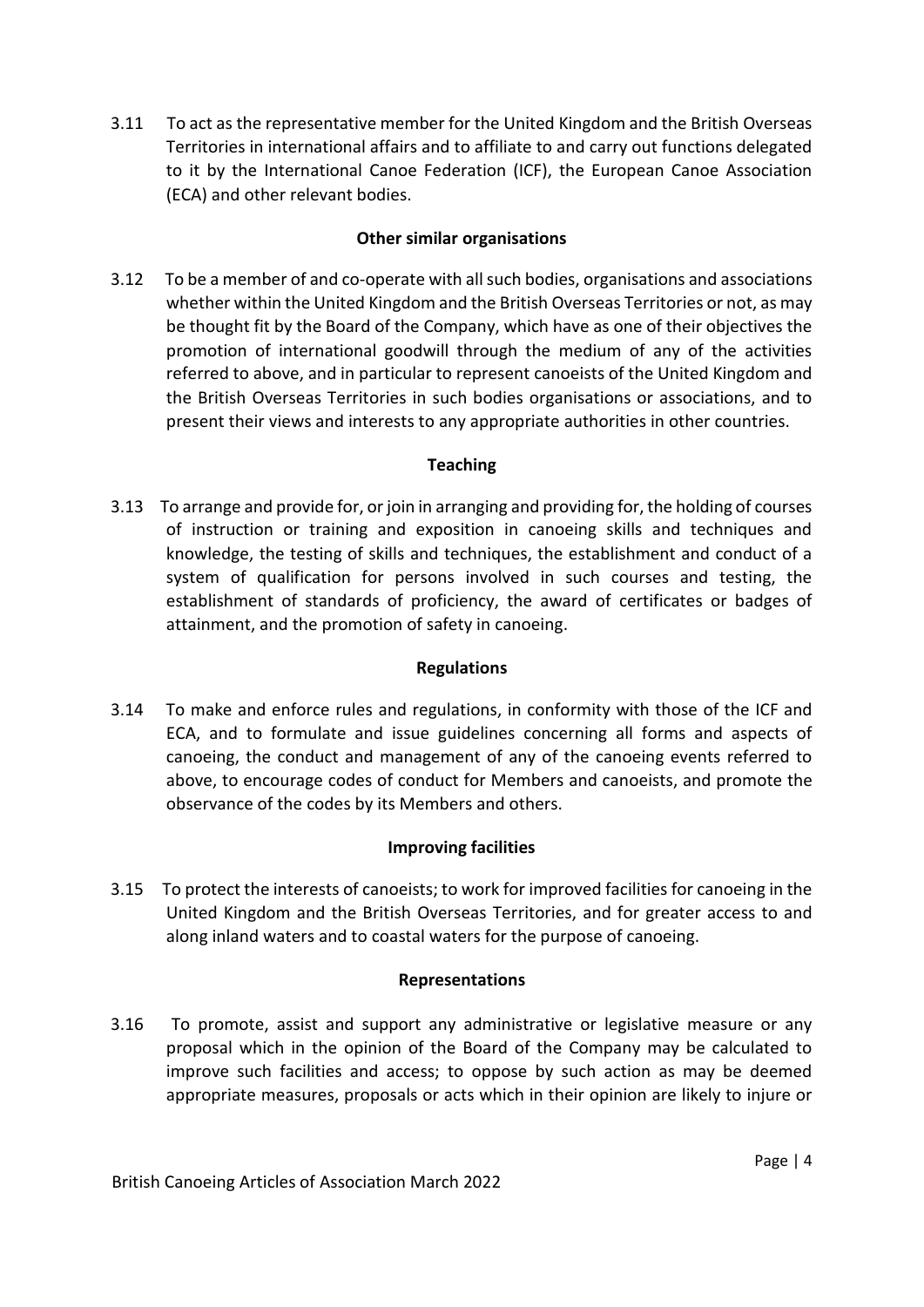reduce such facilities and access or to injure or destroy the amenities of any waterway for any user.

# **Publicity**

- 3.17 To create and promote by publicity and education an informed and interested public opinion on the value and importance of canoeing in its various forms; to provide meetings, publications, exhibitions, lectures and addresses, displays of pictures, films, models, or by any other means, the collection and dissemination of knowledge about canoeing and canoeing waters in the United Kingdom or abroad, and promote the provision or development of additional facilities.
- 3.18 To develop, lead and assist in commercial marketing and public relations policies and activities for canoeing in the United Kingdom and the British Overseas Territories.

### **Information service**

- 3.19 To provide and supply information and advice to Members concerning the practice of competitive and recreational canoeing by means of digital and non-digital forms of communication.
- 3.20 To foster the technical improvement and development of canoes, kayaks, canoeing equipment and other appliances and equipment associated with canoeing.

### **Investigations**

3.21 To undertake, or support or assist the undertaking of, investigations and research relevant to the use of canoes on inland and coastal waters, and the collection and collation of evidence relating to the right of passage in canoes.

### **Services**

3.22 To arrange with any person, company, undertaking or organisation for the provision of services for Members of the Company in respect of insurances, travel facilities, or the purchase of goods, equipment and appliances.

### **Assistance**

- 3.23 To act as secretaries, managers and registrars and to provide services of any sort whatsoever for any association, society, club, committee, body, or person interested in or associated with the sport and recreation of canoeing.
- 3.24 To promote, assist and support for the purpose of canoeing any reclamation, remedial work, restoration or other operation intended to facilitate use of land and waters where the use of that land or waters has been restricted or prevented because of a now ceased activity.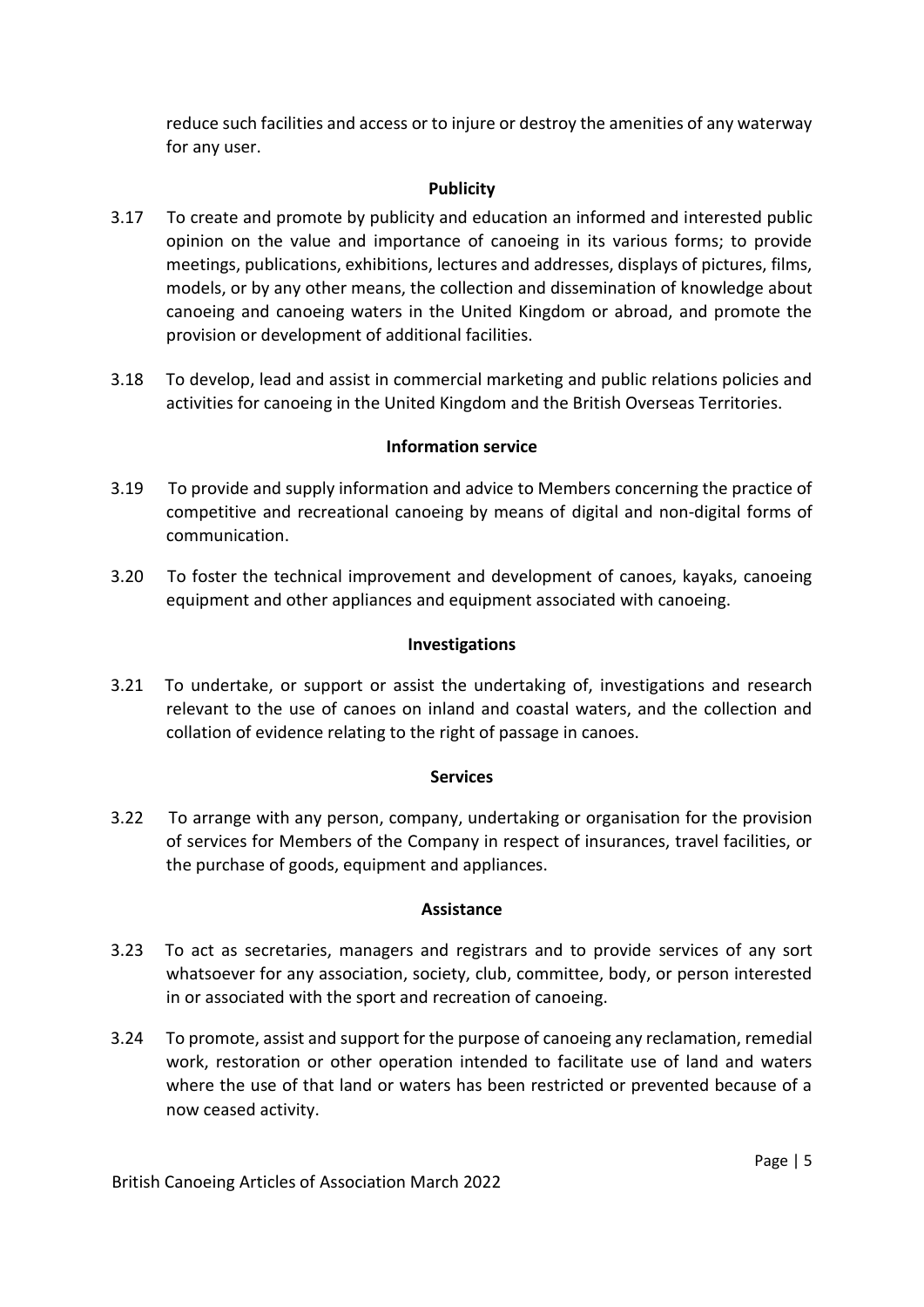- 3.25 To promote, assist and support for the purpose of canoeing any prevention, reduction or mitigation of the effects of pollution on land or waters because of now ceased activity.
- 3.26 To promote, assist or support the provision, improvement or maintenance of a public park or other amenity where canoeing may take place in a landfill site vicinity or elsewhere for the purpose of canoeing.
- 3.27 To provide administration and other services to environmental bodies for the benefit of canoeing.

### **Dispute resolution**

3.28 To make and enforce procedures to resolve disputes referred to the Company by its Members, committees or clubs or by the National Associations and which may for the avoidance of doubt permit a dispute to be referred to a national or area association, specialist committee or independent dispute resolution service for resolution.

### **Charitable trusts**

3.29 To undertake and execute charitable trusts.

### **Powers**

- 3.30 And the Company shall have the following powers exercisable in furtherance of its said objects but not otherwise, namely:
	- a) To purchase, take on lease, or in exchange, hire or otherwise acquire real or personal property and rights or privileges, and to construct, maintain and alter buildings or erections.
	- b) To sell, manage, let or mortgage, dispose of or turn to account all or any of the property or assets of the Company subject to such consents as may be required by the law.
	- c) To prepare, print, produce, publish, sell, or otherwise circulate; reports, surveys, books, articles, brochures, pamphlets, magazines, journals, periodicals, leaflets, advertisements, films, programmes for radio, television and all communications media as the Company may think fit.
	- d) To execute and do all other such instruments, acts and things as may be required for the efficient management, development and administration of said property.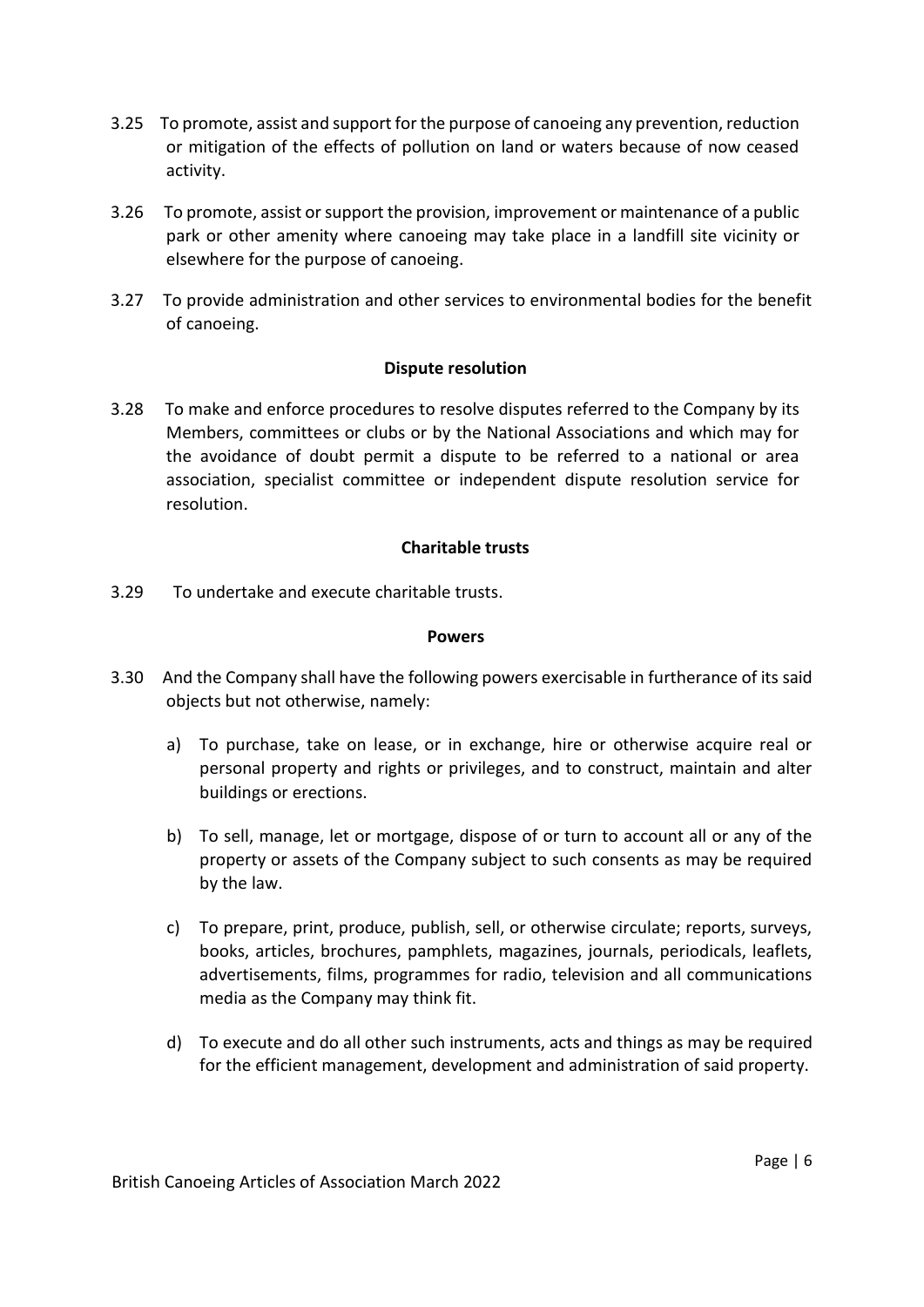- e) To present, produce, promote, organise, manage and conduct any meetings, lectures, classes, debates, conferences, libraries, demonstrations or exhibitions, as the Company may think fit.
- f) From time to time fix and charge such reasonable charges, fees, levies or prices as is thought fit for admission to or otherwise in respect of any such meetings lectures, classes, debates, conferences, libraries, demonstrations or exhibitions as aforesaid or in respect of any services (including the publication distribution and sale of literature and other material) to Members or to the public or in respect of entry fees for Company events as well as admission charges and like.
- g) To borrow or raise money for the objects of the Company on such terms and on such security as may be thought fit subject to such consents as may be required by law.
- h) To take and accept any gift of money, property or other assets whether subject to any special trust or not for any one or more of the objects of the Company.
- i) To raise funds and organise appeals and take such other steps as may be required for the purpose of procuring contributions to the funds of the Company in the shape of donations subscriptions or otherwise.
- j) To draw, make, accept, endorse, discount, execute and issue promissory notes, bills, cheques and other instruments and to operate bank accounts.
- k) To invest monies of the Company not immediately required for its purposes in or upon such investments, securities or property as may be thought fit subject nevertheless to such conditions (if any) and such consents (if any) as may for the time being be imposed or required by law and subject also as hereinafter provided.
- l) To establish subsidiary or associated companies and to carry on through any subsidiary or associated company any activities which the Company is authorised to carry on and to make any arrangements whatsoever with such company (including any arrangements for taking the profits or bearing the losses of any such activities) as may be thought fit.
- m) To make any donations in cash or assets or establish or support or aid in the establishment or support of or guarantee constitute or lend money (with or without security) to or for any charitable associations or institutions in any way connected with the purposes of the Company or calculated to further its objects.
- n) To engage and pay any person or persons whether on a full time or part time basis or whether as consultant or employee to supervise, organise or carry on the work of or advise the Company.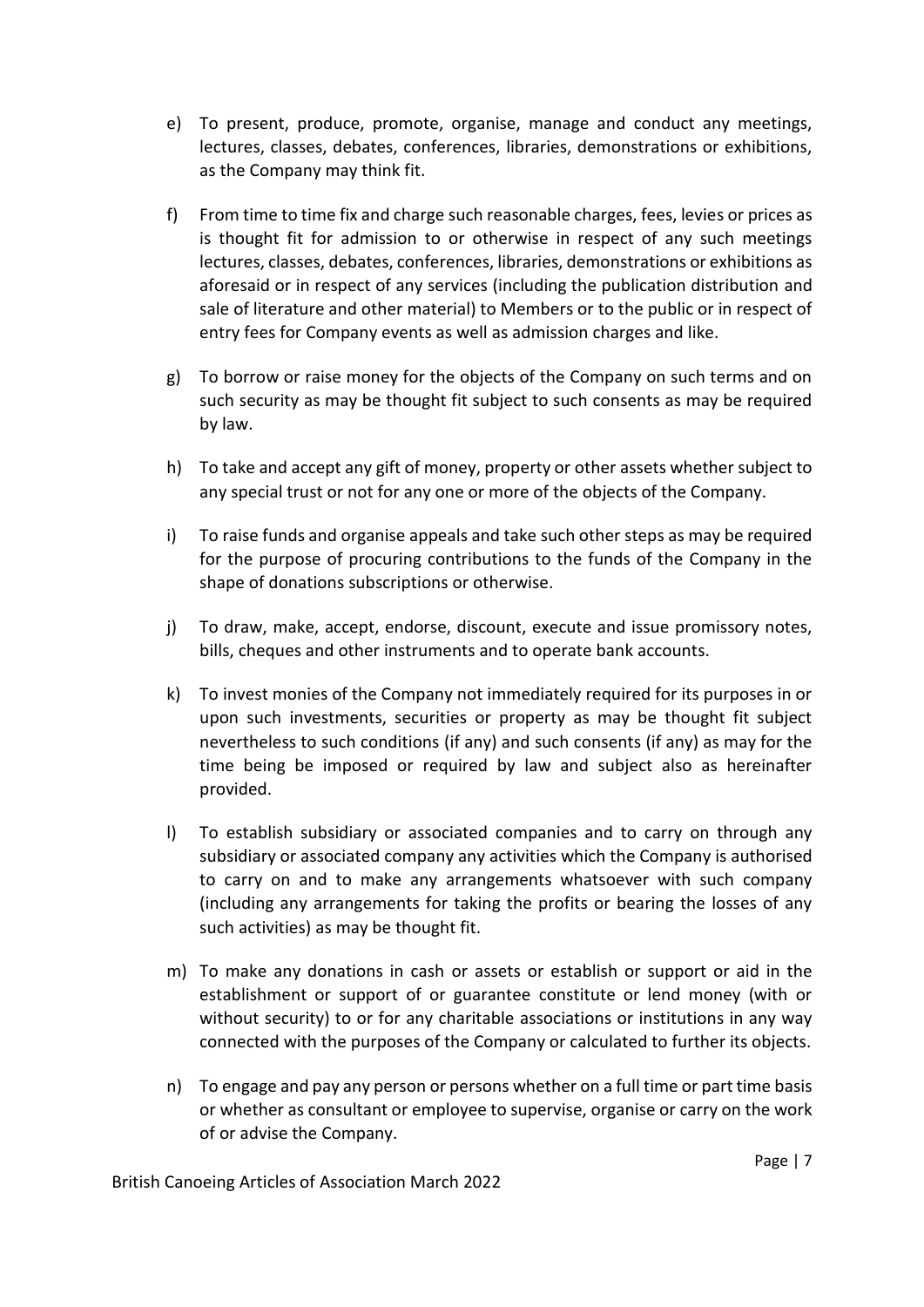- o) Subject to the provisions of Clause 4 hereof to make any reasonable and necessary provision for the payment of pensions and superannuation to or on behalf of employees or former employees and their spouses or civil partners and other dependants.
- p) To amalgamate with any companies institutions societies or associations which shall have objects altogether or mainly similar to those of the Company.
- q) To pay out of funds of the Company the costs charges and expenses of and incidental to the formation and registration of the Company.
- r) To initiate, support and co-operate with others in proposals and activities calculated to assist in the promotion of the Company's objects.
- s) To collect and receive money and funds by way of contributions donations subscriptions legacies grants or any other lawful method.
- t) To do all such lawful things as will further or are conducive and incidental to the attainment of the objects of the Company or any of them.
- 4. The income and property of the Company shall be applied solely towards the promotion of its objects as set forth in clause 3 of this Part A and no portion thereof shall be paid or transferred directly or indirectly by way of distribution, bonus or otherwise howsoever by way of profit to Members of the Company and no member of the Company's Board other than the Chief Executive shall be appointed to any office of the Company paid by salary or fees, or receive any remuneration or other benefit in respect of such office in money or money's worth from the Company. Provided that nothing herein shall prevent any payment in good faith by the Company:
	- a) of reasonable and proper remuneration to any Member, officer (other with the exception of the Chief Executive than a member of the Board) or servant of the Company for any services rendered to the Company and of travelling and out of pocket expenses necessarily incurred in carrying out the duties of any Member, officer or servant of the Company;
	- b) to any Director who is a Solicitor, Accountant or other person engaged in a profession of all reasonable professional and other charges for work done by them or their firm when instructed by the other Directors to act in that capacity on behalf of the Company;
	- c) interest on money lent by a Member of the Company or of its Board at a commercial rate of interest;
	- d) to any member of its Board of reasonable out-of-pocket expenses;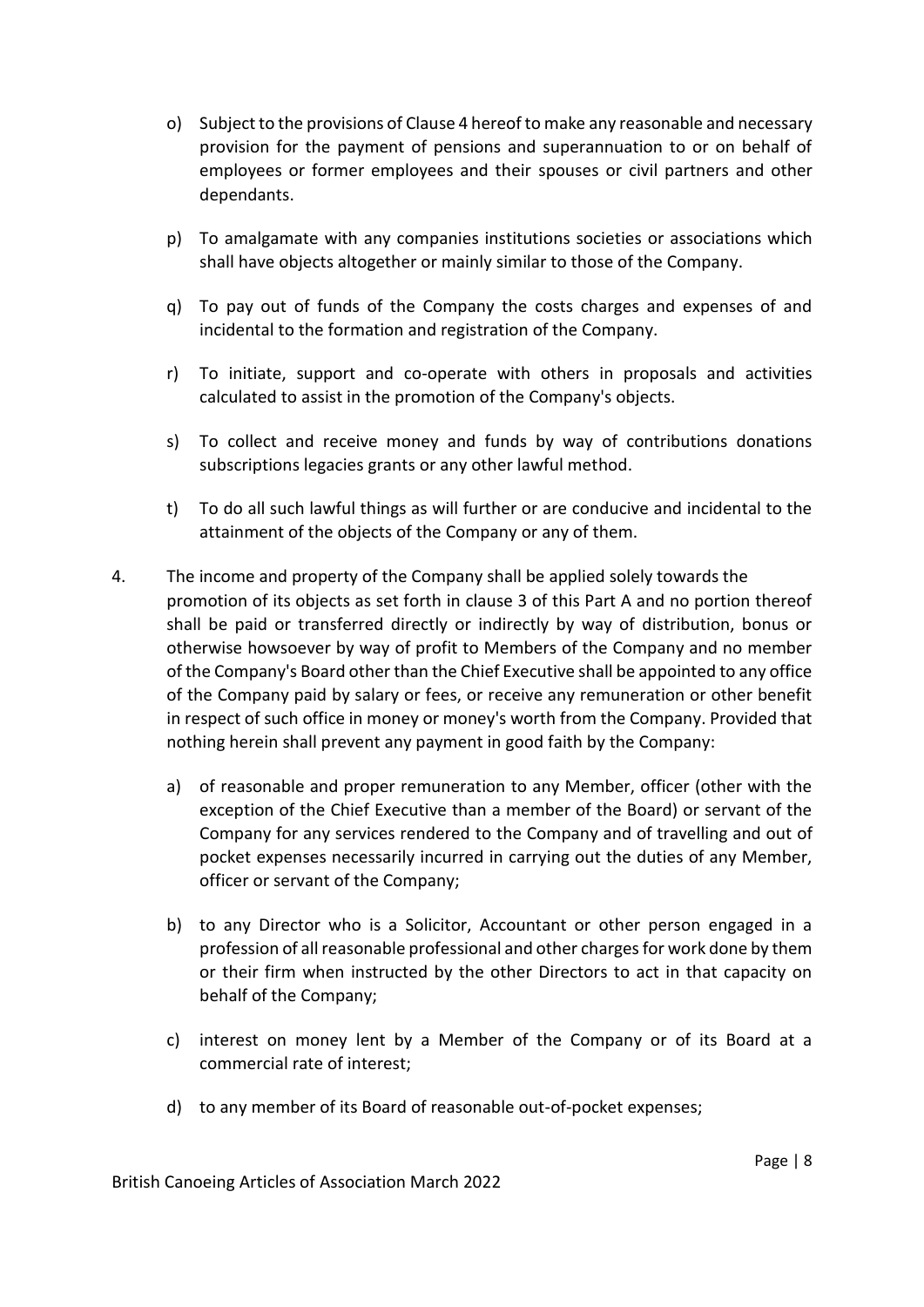- e) reasonable and proper rent for premises demised or let by any Member of the Company.
- 5. The liability of the Members is limited.
- 6. Every Member of the Company undertakes to contribute to the assets of the Company, in the event of the same being wound up while they are a Member, or within one year of ceasing to be a Member, for payment of the debts and liabilities of the Company contracted before they ceased to be a Member and of the costs, charges and expenses of winding up and for the adjustment of the rights of the contributors among themselves, such amounts as may be required not exceeding £1 (one pound).
- 7. If upon the winding up or dissolution of the Company there remains after the satisfaction of all its debts and liabilities any property whatsoever the same shall not be paid to or distributed among the Members of the Company but shall be given or transferred to some other institution or institutions having objects similar to the objects of the Company and which shall prohibit the distribution of its or their income and property to an extent at least as great as is imposed on the Company under or by virtue of Clause 4 hereof, such institution or institutions to be determined by Members of the Company at or before the time of dissolution and insofar as effect cannot be given to such provisions then to some charitable object.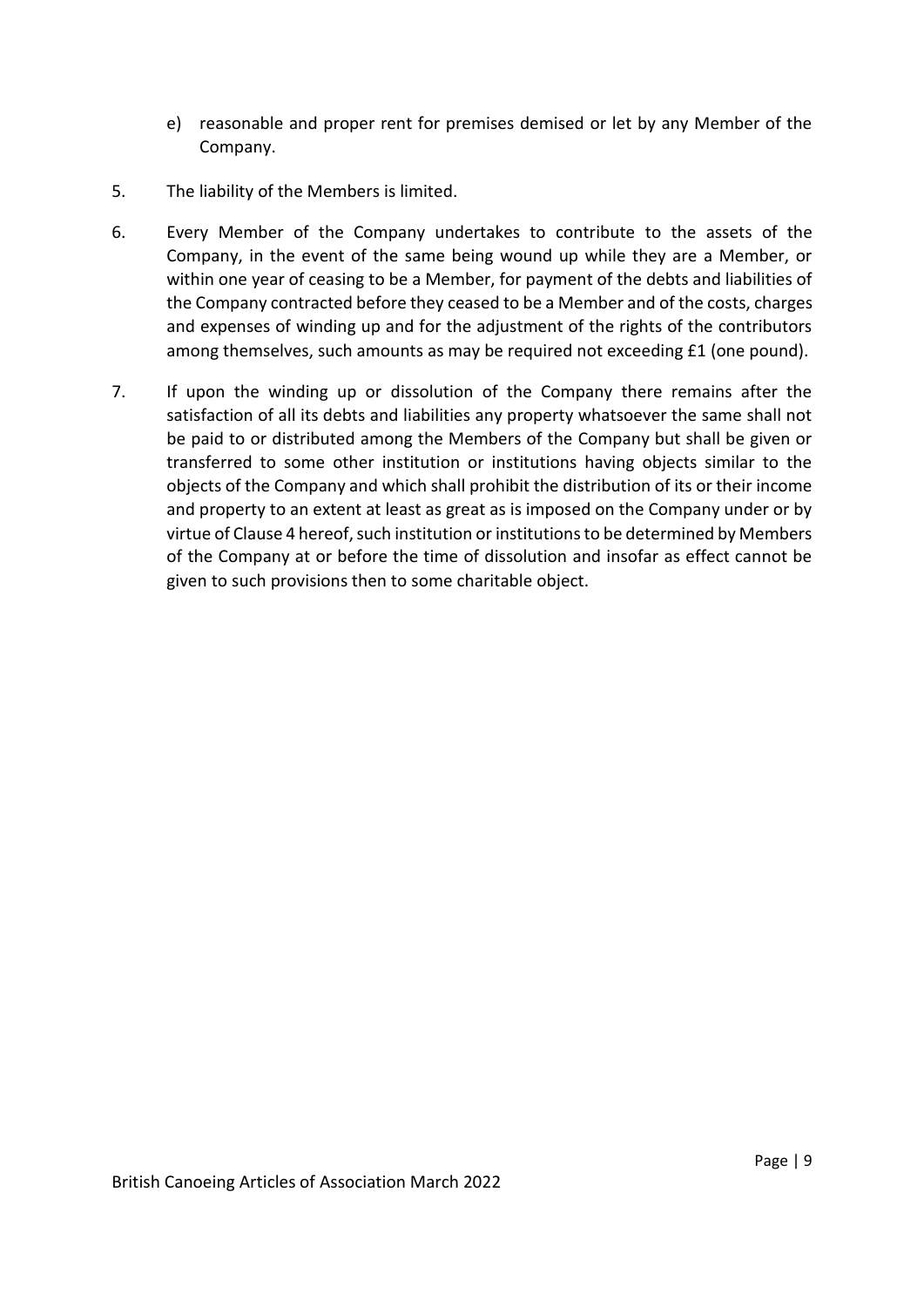- 1.1 The Model Articles shall not apply to the Company but the regulations contained in the following clauses (as originally adopted or from time to time altered by Special Resolution) shall be the Articles.
- 1.2 In these Articles the words standing in the first column of the table below shall bear the meanings set opposite to them respectively in the second column, if not inconsistent with the subject or context:

| <b>Words</b>                      | <b>Meanings</b>                                                                                                                                                                                                                  |
|-----------------------------------|----------------------------------------------------------------------------------------------------------------------------------------------------------------------------------------------------------------------------------|
| "the Act"                         | the Companies Act 2006 as further amended by<br>statute or re-enactment from time to time;                                                                                                                                       |
| "Articles"                        | these Articles of Association;                                                                                                                                                                                                   |
| "Board"                           | the board of directors for the time being of the<br>Company;                                                                                                                                                                     |
| "British Overseas<br>Territories" | those of the British Overseas Territories (as that<br>expression is defined by the Interpretation Act 1978)<br>"which do not have a National Olympic Committee<br>which is recognised by the International Olympic<br>Committee; |
| "Chair"                           | the person appointed from time to time as Chair of the<br>Board in accordance with these Articles;                                                                                                                               |
| "Chief Executive (CEO)"           | the CEO is appointed by the Board to lead an Executive<br>team and the non-executive committee structure and<br>to manage the operations of British Canoeing in<br>accordance with its Articles and Policies;                    |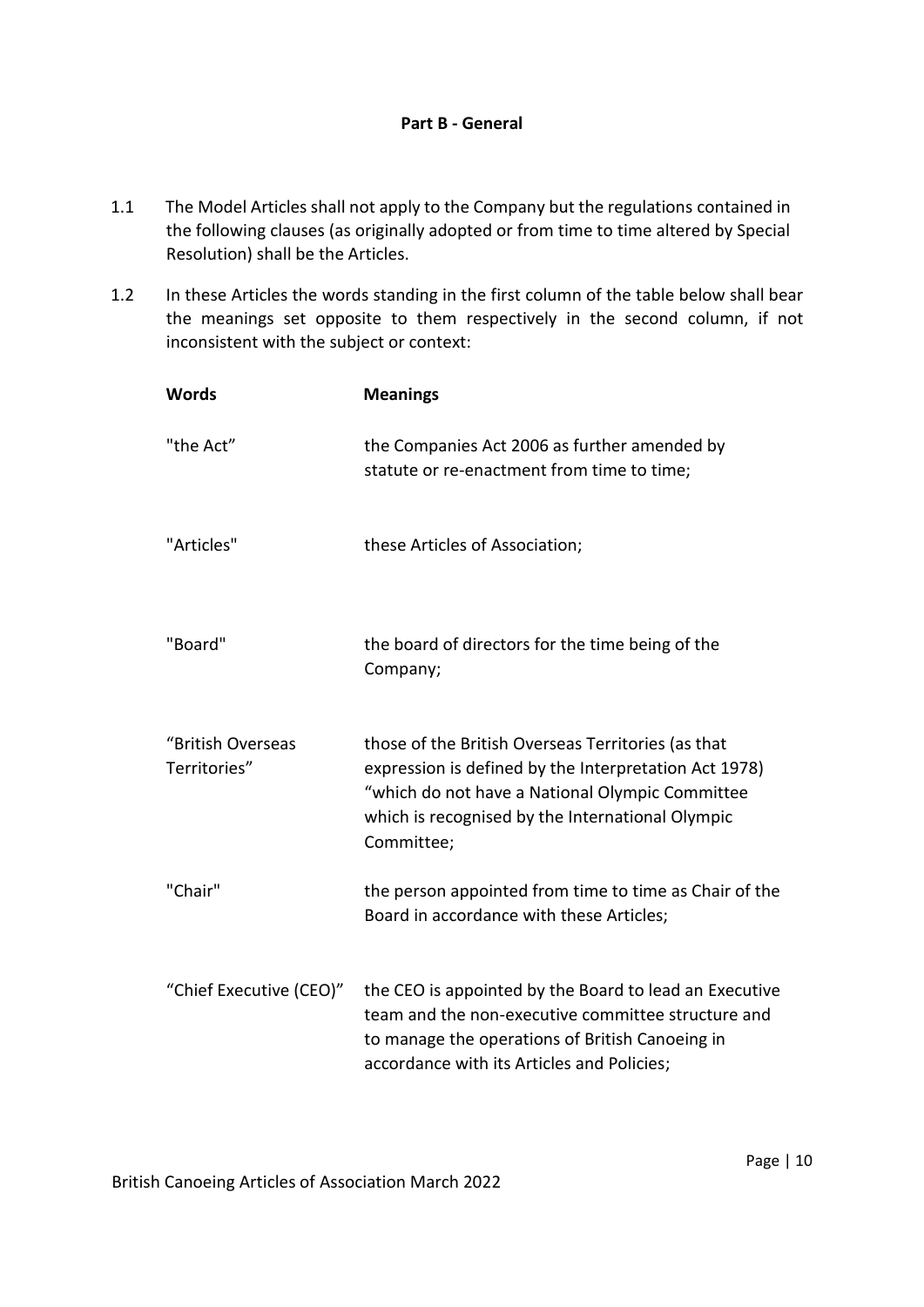| "Directors"               | those Members and Independent Directors appointed<br>from time to time as directors for the purposes of the<br>Act and in accordance with these Articles;                                                                                                                                                                                                                                                                                                                              |  |  |
|---------------------------|----------------------------------------------------------------------------------------------------------------------------------------------------------------------------------------------------------------------------------------------------------------------------------------------------------------------------------------------------------------------------------------------------------------------------------------------------------------------------------------|--|--|
| "electronic form"         | the same meaning as in the Act;                                                                                                                                                                                                                                                                                                                                                                                                                                                        |  |  |
| "electronic               | means any form of electronic platform and                                                                                                                                                                                                                                                                                                                                                                                                                                              |  |  |
| communications            | includes, without limitation, website addresses,                                                                                                                                                                                                                                                                                                                                                                                                                                       |  |  |
| platform"                 | application technology and conference call<br>systems;                                                                                                                                                                                                                                                                                                                                                                                                                                 |  |  |
| "English Forum"           | the committee established by the Board in accordance<br>with Article 83 to ensure good communication<br>between the Regional and Discipline committees<br>within British Canoeing on matters which impact on<br>delivery in England; to provide a forum for the views of<br>English members, clubs, centres and coaches in<br>England to be presented to the Board of British<br>Canoeing, and to select and nominate three Directors<br>from England to the Board of British Canoeing |  |  |
| "Full Individual          | the Members designated from time to time as full                                                                                                                                                                                                                                                                                                                                                                                                                                       |  |  |
| Member"                   | individual members in accordance with the                                                                                                                                                                                                                                                                                                                                                                                                                                              |  |  |
|                           | Membership Regulations and having the rights set out<br>in Article 5 (a);                                                                                                                                                                                                                                                                                                                                                                                                              |  |  |
| "Independent<br>Director" | a Director of the Company, appointed by the Board,<br>who is not:                                                                                                                                                                                                                                                                                                                                                                                                                      |  |  |
|                           | a member of any committee within British<br>a)<br>Canoeing, other than a committee of the Board,<br>established by the Board;                                                                                                                                                                                                                                                                                                                                                          |  |  |
|                           | a director of, or a member of any committee<br>b)<br>established by, any National Association;                                                                                                                                                                                                                                                                                                                                                                                         |  |  |
|                           | a chair or secretary or treasurer of any Member<br>c)<br>club; or                                                                                                                                                                                                                                                                                                                                                                                                                      |  |  |
|                           | an individual whose primary employment or<br>d)                                                                                                                                                                                                                                                                                                                                                                                                                                        |  |  |
|                           | source of income is a canoeing trading activity;                                                                                                                                                                                                                                                                                                                                                                                                                                       |  |  |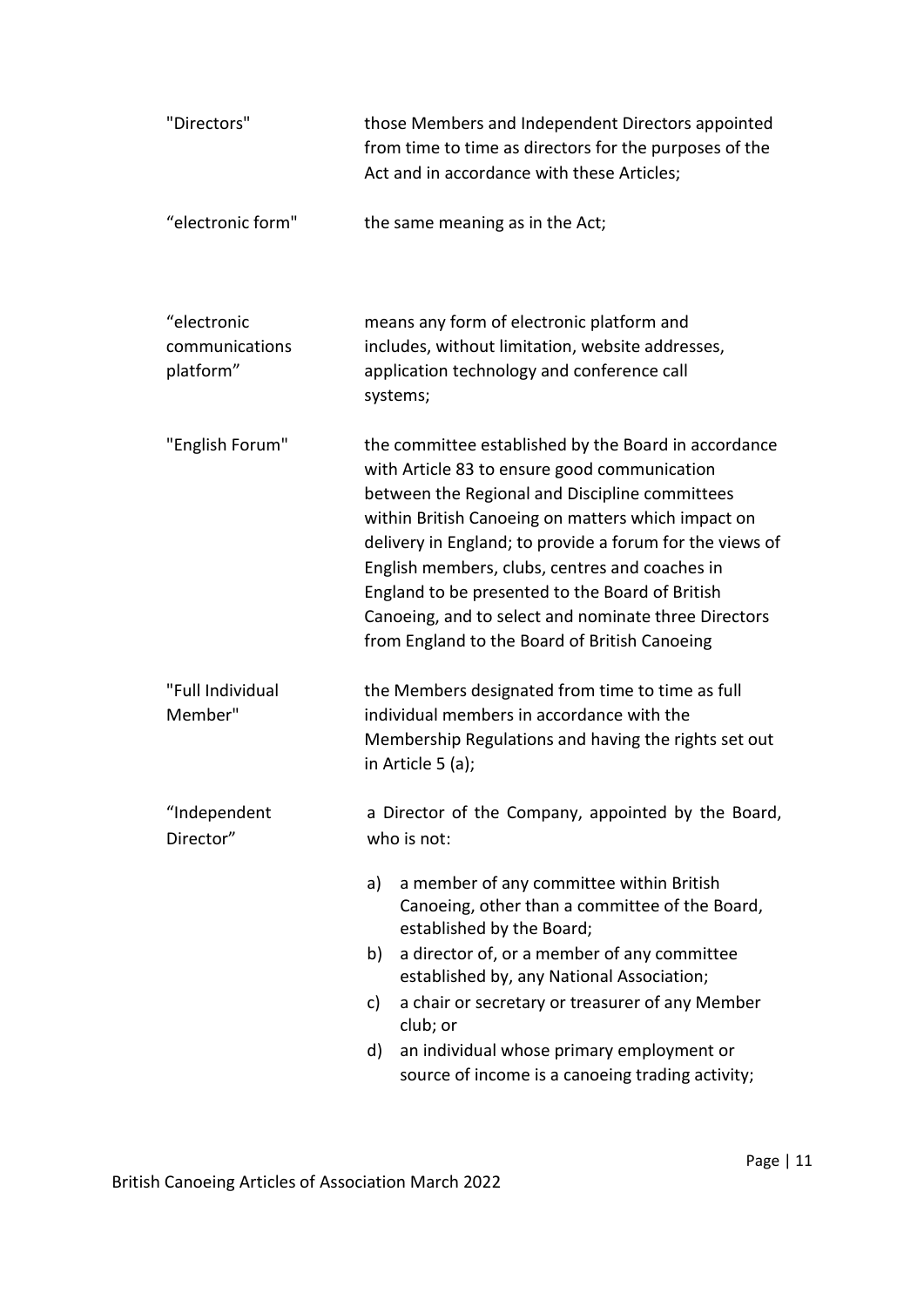| "in writing"                | by digital, written or printed or partly one and partly<br>another, and other modes of representing or<br>reproducing words in a visible form;                                                                                                                                                                                                                                       |
|-----------------------------|--------------------------------------------------------------------------------------------------------------------------------------------------------------------------------------------------------------------------------------------------------------------------------------------------------------------------------------------------------------------------------------|
| "Members"                   | the individuals in membership of the Company as set<br>out in Article 5;                                                                                                                                                                                                                                                                                                             |
| "Membership<br>Regulations" | the regulations made from time to time pursuant to<br>Article 43 concerning the categories of membership<br>and the rights and privileges of such Members;                                                                                                                                                                                                                           |
| "month"                     | calendar month;                                                                                                                                                                                                                                                                                                                                                                      |
| "National<br>Associations"  | The Canoe Association of Northern Ireland, Canoe<br>Wales, the Scottish Canoe Association and British<br>Canoeing respectively or their successors as the body<br>responsible for canoeing in the relevant territory and<br>such other association of canoeists and canoe clubs in<br>Northern Ireland, Wales, Scotland and England as the<br>Board may from time to time recognise; |
| "the Office"                | the registered office of the Company;                                                                                                                                                                                                                                                                                                                                                |
| "Ordinary Resolution"       | an Ordinary Resolution is a resolution of the<br>Company's Members, where no special resolution is<br>required, and an ordinary resolution may be passed by<br>Members with a simple majority of more than 50% of<br>the votes cast;                                                                                                                                                 |
| "President"                 | the person appointed from time to time to be<br>President of the Company in accordance with Article<br>56;                                                                                                                                                                                                                                                                           |
| "Special Resolution"        | a special resolution is a resolution of the Company's<br>Members which requires at least 75% of the votes cast<br>by Members in favour of it in order to pass. Where no<br>special resolution is required, an ordinary resolution<br>may be passed by shareholders with a simple majority<br>$-$ more than 50% $-$ of the votes cast;                                                |
| "the United Kingdom"        | Great Britain and Northern Ireland together with the<br>Isle of Man and the Channel Islands;                                                                                                                                                                                                                                                                                         |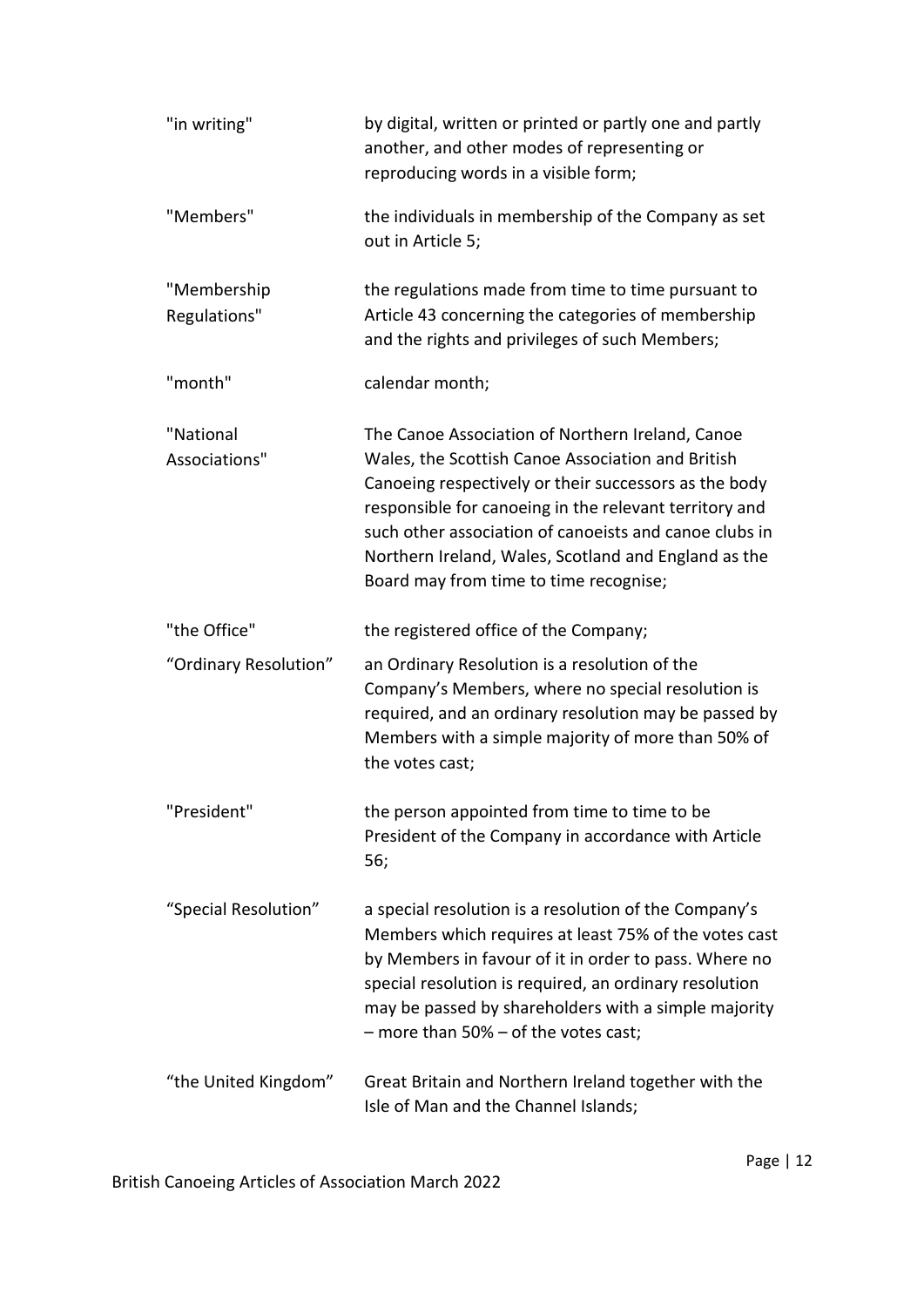| "the Company"    | the above-named company;                                                                                      |
|------------------|---------------------------------------------------------------------------------------------------------------|
| "Vice-Chair"     | the person appointed by the Board, from time to time,<br>as Vice-Chair of the Board;                          |
| "Vice-President" | a person appointed from time to time as a vice-<br>president of the Company in accordance with Article<br>57. |

Words importing the singular number only shall include the plural number and vice versa; and words denoting persons (except the word 'individual') shall include corporations and other unincorporated organisations and clubs.

Subject as aforesaid, any words or expressions defined in the Act or any statutory modification thereof in force at the date on which these articles become binding on the Company, shall, if not inconsistent with the subject or context, bear the same meanings in these articles.

### **Objects**

2. The Company is established for the purposes expressed in Part A.

# **Membership**

- 3. For the purposes of registration the number of Members is declared to be unlimited.
- 4. The provisions of Section 112 of the Act shall be observed by the Company, and every Member shall complete a digital or written application for membership in such form and containing such particulars as the Board may from time to time determine. The Board may in its absolute discretion accept or reject any person or body applying for membership.
- 5. The Members shall consist of:
	- a) **Full Individual Members:** Members from each of the National Associations who shall have such rights and obligations as may be determined and defined by the Board from time to time and specified in regulations made by the Board in accordance with Article 43 and having the right to receive notice of, attend, speak and vote at general meetings. British Canoeing operates membership services for its members in England. Full Members of the Scottish Canoe Association, The Canoe Association of Northern Ireland and Voting Members of Canoe Wales over the age of 18, shall automatically become Scottish, Northern Irish and Welsh Members of British Canoeing respectively and as such Full Individual Members of British Canoeing.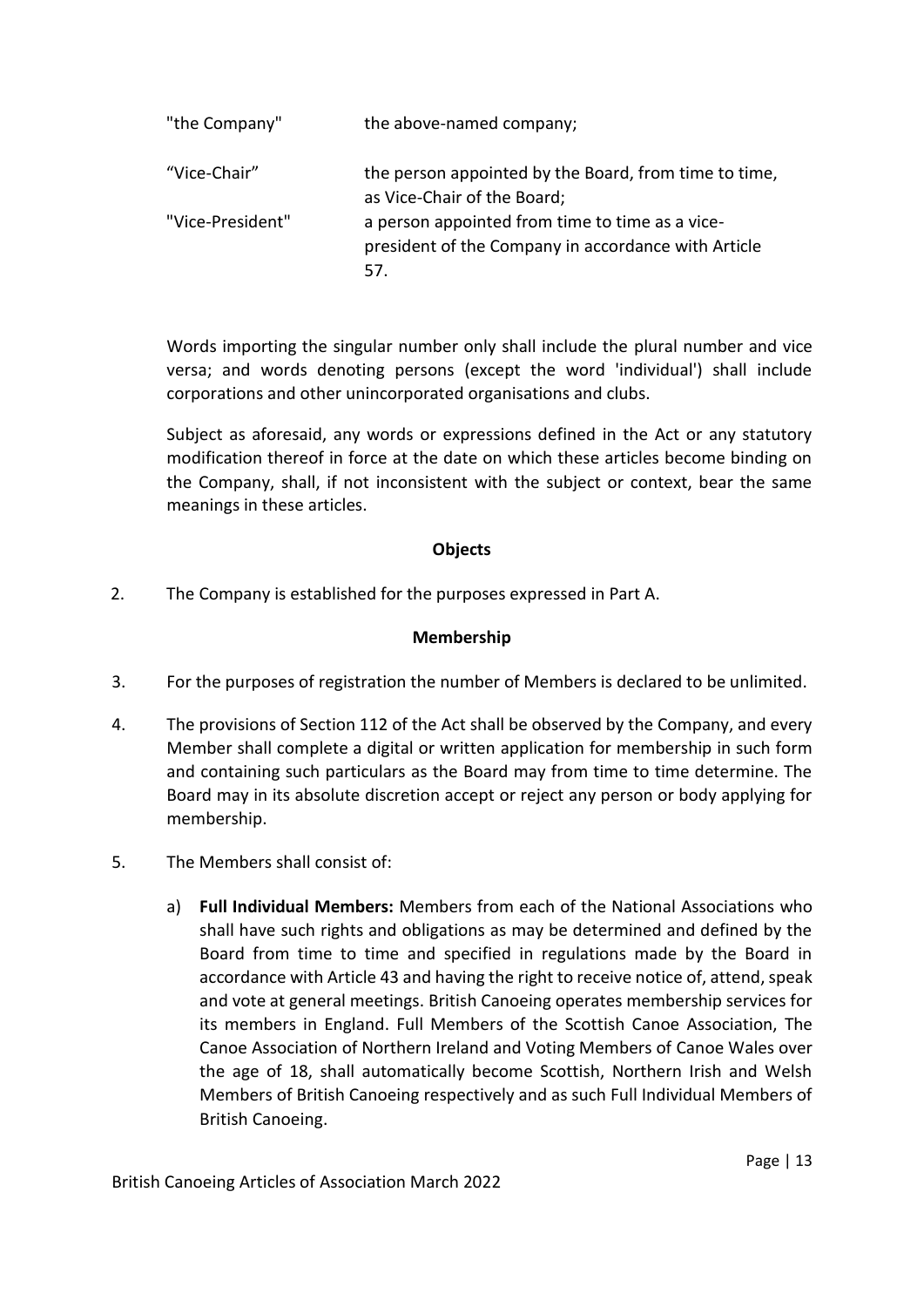- b) **Other Members:** Such other Members of the Company of such classes and having such rights and obligations as may be determined and defined by the Board from time to time and specified in regulations made by the Board in accordance with Article 43 but not (unless sanctioned by the Company in general meeting) having any right to receive notice of, speak or vote at general meetings.
- 6. The CEO or their designate shall forthwith notify every candidate for membership from England who has been accepted by the Board for membership of British Canoeing that they have been admitted as a Member.
- 7. Any person on agreeing to become and having been accepted as a Member shall be deemed to have agreed to be bound by these Articles and the regulations of the Company from time to time.
- 8. The Members within each National Association shall pay to the Company or such other National Association as the respective Board shall prescribe, such single or annual or other periodic subscriptions and other fees and accept such terms and conditions of membership or any changes therein in respect of the use of any of the facilities, activities or services of the Company or such other National Association as the respective Board may from time to time determine.
- 9. A Member may resign as a Member on giving written notice before the date in any one year on which their Membership is due to expire (or such other date as may be determined by the Board). A Member shall cease to be a Member of the Company on the expiry, for whatever reason, of their membership of their National Association.
- 10. If a Member shall resign or fail to pay the due subscription by the date of renewal of their National Association membership referred to in Article 9 they shall be deemed to have withdrawn from the Company and that Member's name shall be erased from the Database of Members: provided that it shall be in the discretion of the Board to restore their name and membership rights on payment of the arrears due.
- 11. Any Member who refuses or neglects to comply with these Articles or the regulations of the Company or who fails to abide by the terms of any agreement relating to Members may be suspended or expelled from membership by the Board. Provided that before the Board may suspend or expel a Member, the Member's conduct must be considered under the dispute resolution procedure adopted from time to time by the Board.
- 12. The rights and liabilities of Members shall not be transferable and shall cease on death.

# **General meetings**

13. The Company shall hold a general meeting in every calendar year as its annual general meeting at such time and in such format as may be determined by the Board, and shall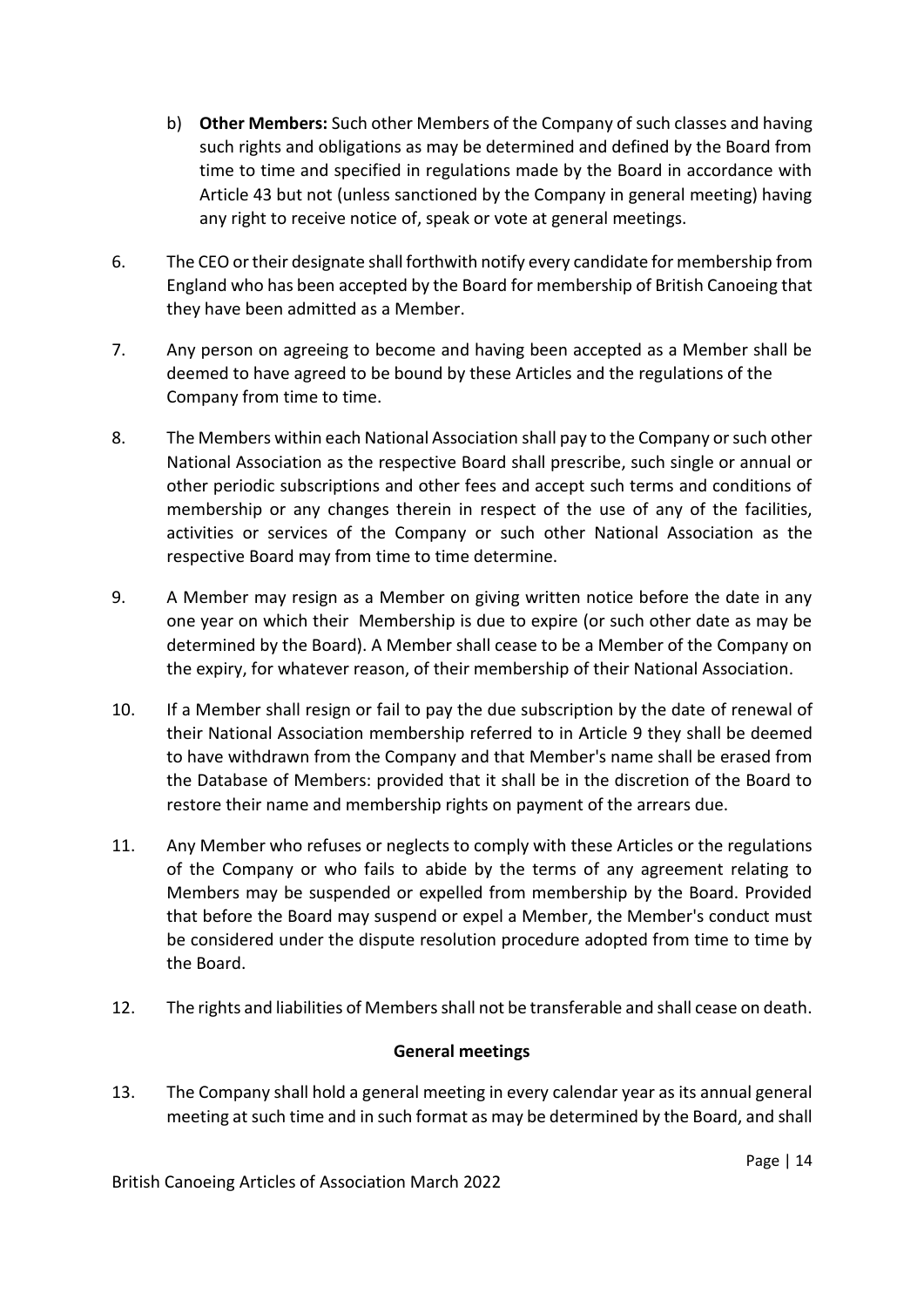specify the meeting as such in the notices calling it, provided that every annual general meeting shall be held not more than fifteen months after the holding of the last preceding annual general meeting. A general meeting and/or annual general meeting may be held in a physical location, virtually via an electronic communications platform, or as a hybrid of the two as the Board in its discretion determines appropriate.

- 14. All general meetings, other than annual general meetings, shall be called general meetings.
- 15. The annual general meeting shall be held for the following purposes:
	- a) to receive from the Board a full statement of account, pursuant to Article 88;
	- b) to receive from the Board a report of the activities of the Company since the previous annual general meeting;
	- c) to approve those members of the Board appointed during the year
	- d) to elect Vice-Presidents pursuant to Article 57;
	- e) in the year of an election, to announce the appointment of the President pursuant to Article 56;
	- f) to appoint the Company's auditors; and
	- g) to transact such other business as may be brought before it.
- 16. The CEO shall, on an order of the Board, or on receipt of a written request pursuant to section 303 of the Act, convene a general meeting. Such order or request indicating the nature of the business to be transacted shall be delivered to the Chair who shall authorise the holding of a general meeting within 40 working days of the receipt of a valid order or request.
- 17. Any motions for discussion at the annual general meeting not originating from the Board shall be signed by two Full Individual Members entitled to vote in accordance with these Articles and lodged with the Secretary before such date as may be specified by the Board being not more than three and not less than two months before the date of such meeting.
- 18. At least 21 days' notice in writing shall be given of the annual general meeting and of every other general meeting (exclusive in every case both of the day on which it is served or deemed to be served and of the day for which it is given), specifying the format, the day and the hour of meeting, and in the case of special business the general nature of that business, shall be given in manner hereinafter mentioned to such persons (including the Auditors) as are under these Articles or any regulations of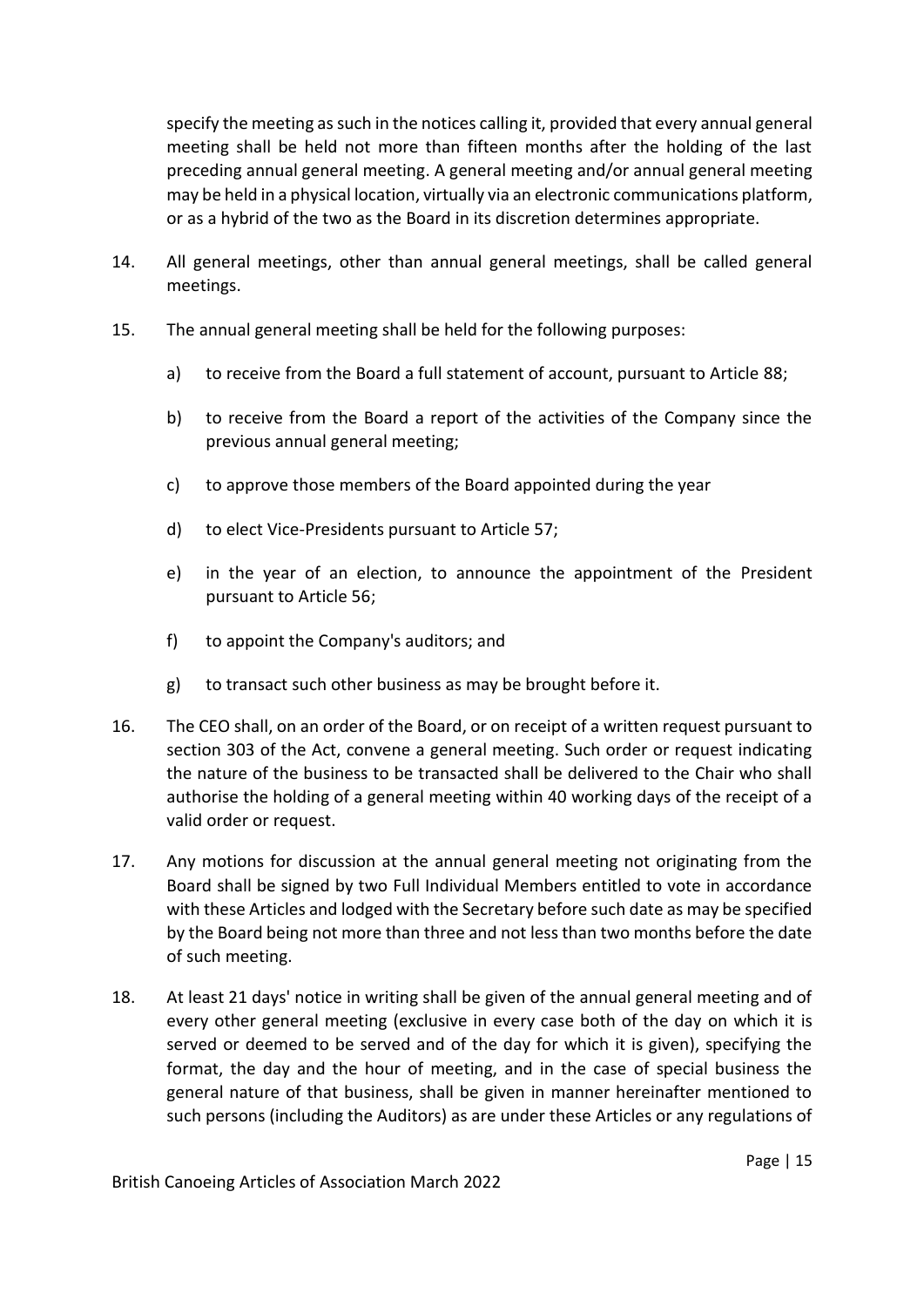the Company, or under the Act entitled to receive such notices from the Company. In the case of a physical or hybrid meeting, the notice shall also confirm the place of the meeting. In the case of a meeting conducted partially or completely via an electronic communications platform, the notice shall contain clear instructions on how to access, speak and vote at the meeting.

19. The accidental omission to give notice of a meeting to, or the non-receipt of such notice by, any person entitled to receive notice thereof shall not invalidate any resolution passed or proceedings at any meeting**.**

### **Proceedings at general meetings**

- 20. All business transacted at a general meeting, and all business that is transacted at an annual general meeting with the exception of the consideration of the income and expenditure account and balance sheet, and the reports of the Board and of the auditors, the election of the President, any Vice-President, in the place of those retiring, and the appointment of, and the fixing of the remuneration of, the Auditors shall be deemed special business. At all general meetings only the business notified in the agenda accompanying the notice shall be transacted. Amendments must be kept within the terms of the motion and the chair of the Meeting shall have power to refuse any amendment which substantially alters the intention of the motion.
- 21. No business shall be transacted at any general meeting unless a quorum is present when the meeting proceeds to business. Save as herein otherwise provided 15 Full Individual Members present in person or by proxy shall be a quorum. A person is deemed to be present in person throughout these Articles if their circumstances are such that if they have (or were to have) rights to speak and vote at that meeting, they are (or would be) able to exercise them. In determining attendance at a general meeting, it is immaterial whether any two or more members attending it are in the same physical place as each other.
- 22. If within half an hour from the time appointed for the holding of a general meeting a quorum is not present, the meeting, if convened on the request of the Members pursuant to Article 16, shall be dissolved. In any other case it shall stand adjourned until a time and place to be fixed by the Board, and if at such an adjourned meeting a quorum is not present within half an hour from the time appointed for holding the meeting, the Full Individual Members present in person or by proxy shall be a quorum.
- 23. The Chair or, in their absence, the Vice-Chair shall preside as chair at every general meeting, but if there be no such person present within 15 minutes after the time appointed for holding the same, or if all such persons present shall be unwilling to preside, the Full Individual Members present shall choose a Director to preside, or if no such Director be present, or if all the Directors present decline to take the chair, the Full Individual Members present shall choose a Full Individual Member who shall be present to preside.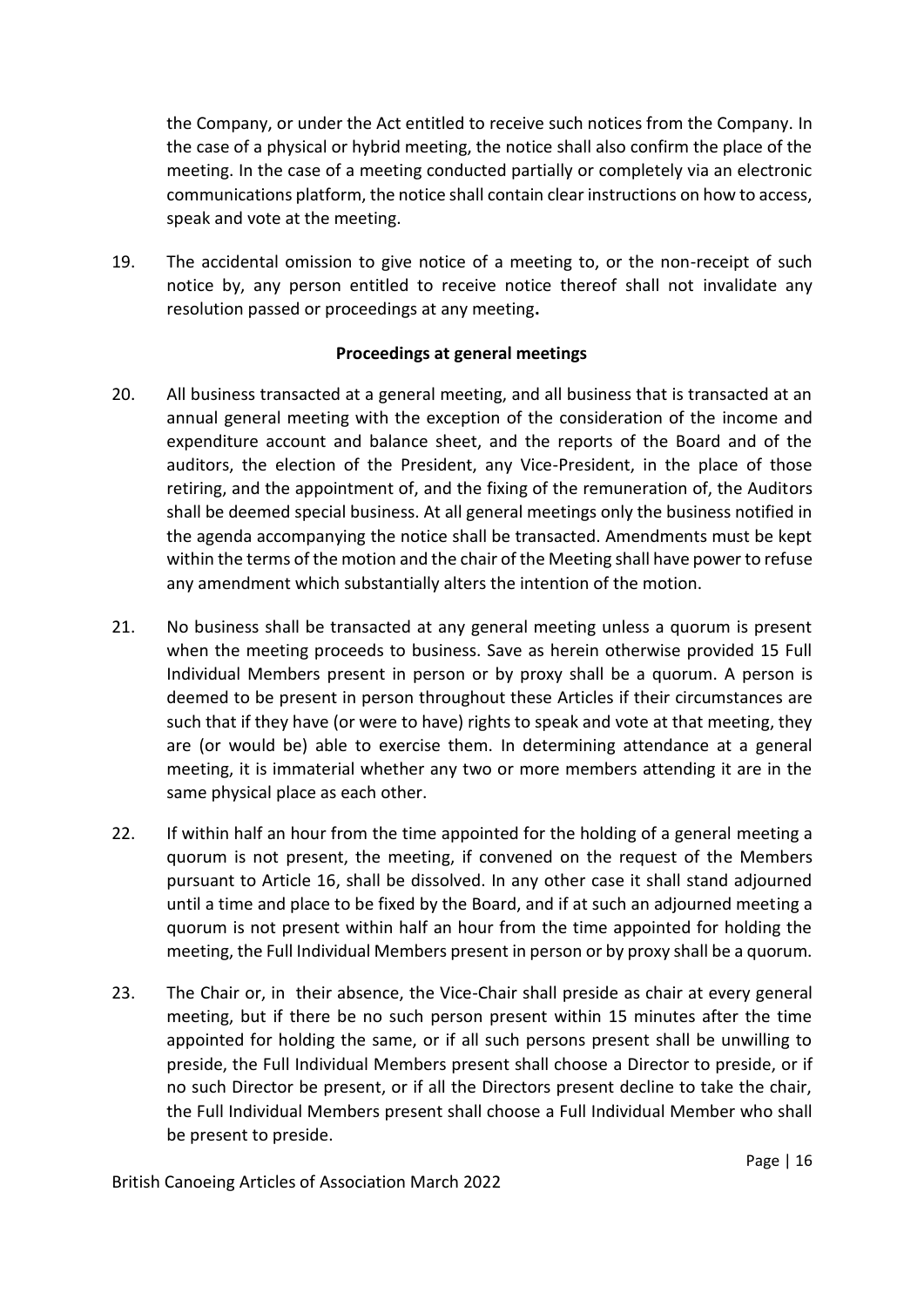24. The chair of the meeting may, with the consent of any such meeting at which a quorum is present (and shall if so directed by the meeting) adjourn the meeting from time to time, and from place to place, but no business shall be transacted at any adjourned meeting other than business which might have been transacted at the meeting from which the adjournment took place. Whenever such a meeting is adjourned for 30 days or more, notice of the adjourned meeting shall be given in the same manner as of the original meeting. Save as aforesaid, the Members shall not be entitled to any notice of an adjournment, or of the business to be transacted at an adjourned meeting.

### **Voting at general meetings**

- 25. Only Full Individual Members are permitted to vote at general meetings. Full Members of the Scottish Canoe Association, The Canoe Association of Northern Ireland and Voting members of Canoe Wales shall have the right to vote at general meetings of British Canoeing if they are eighteen (18) years of age or older. Each Full Individual Member shall have one vote provided that no Full Individual Member shall be entitled to vote in a postal/digital ballot or poll, or to speak or vote either in person or by or as a proxy at a general meeting unless all money due to the Company by them at the time has been paid by no later than 48 hours before the appointed start of the general meeting**.**
- 26. At any general meeting a resolution put to the vote of the meeting shall be decided on a show of hands by the Full Individual Members present in person or by proxy and entitled to vote unless before or on the declaration of the result of the show of hands a poll is demanded or the meeting is being conducted partially or completely via an electronic communications platform in which case all resolutions shall be voted on by a poll. A vote on a resolution at a general meeting shall include proxy votes where the proxy has been appointed in accordance with Article 30 and where the proxy holder is a Full Individual Member present in person. Unless a poll is taken, the declaration of the result of a show of hands by the chair of the meeting shall be final and an entry to that effect in the minute book of the Company shall be conclusive evidence of the fact without proof of the number or proportion of the votes recorded in favour or against that resolution.
- 27. The Chair of the meeting may vote on all matters and in the case of an equality of votes whether on a show of hands or on a poll the chair of the meeting shall be entitled to a second and casting vote.
- 28. A poll may be demanded by the chair of the meeting or by at least three Full Individual Members present in person or by proxy. A demand for a poll may be withdrawn.
- 29. No poll may be demanded on the election of the chair of the meeting or on a question of adjournment unless the meeting is being conducted partially or completely via an electronic communications platform in which case a poll may be demanded. A poll shall be taken forthwith unless the chair of the meeting shall decide that the matter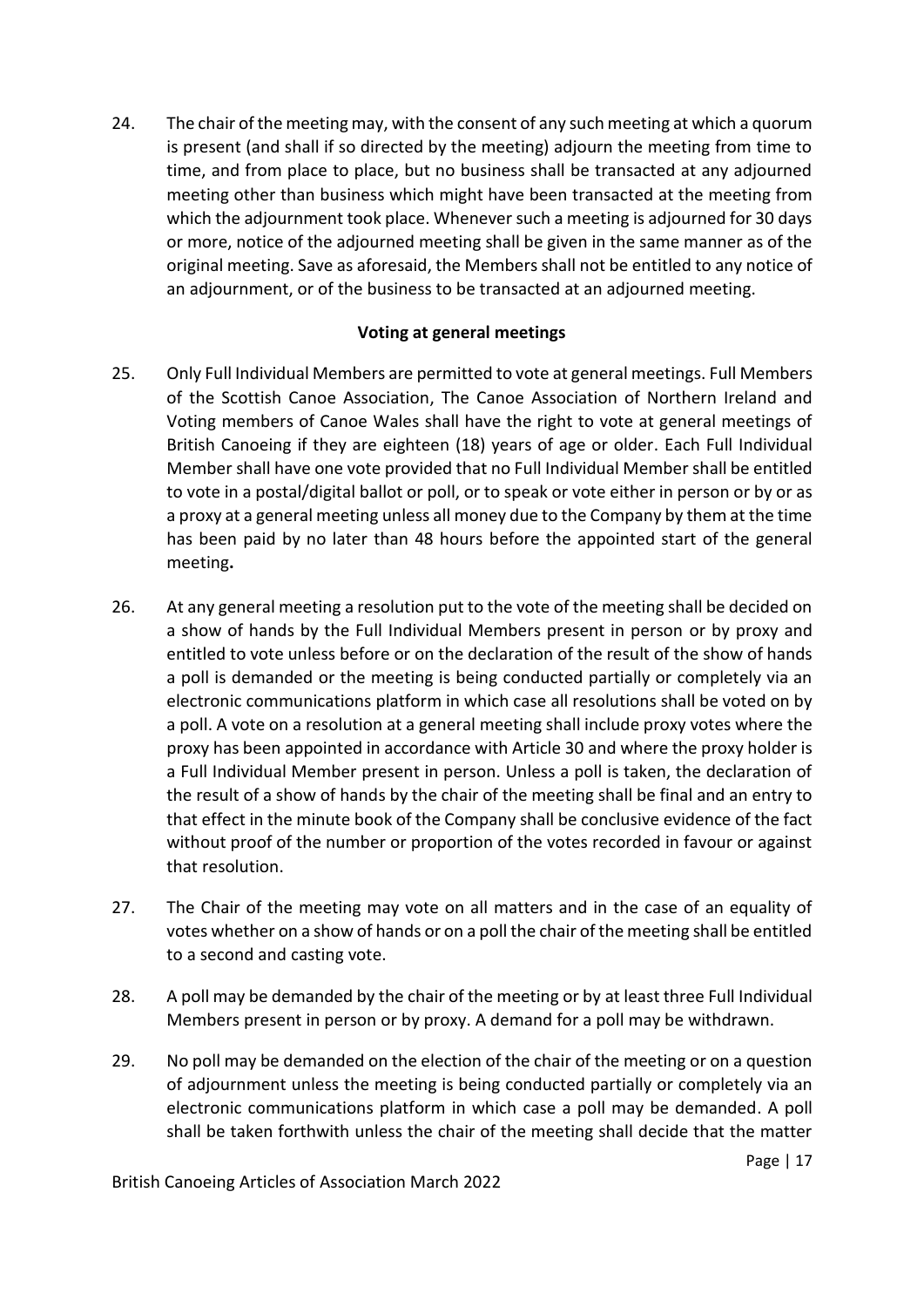should be dealt with by postal ballot. Any other business on the agenda may be proceeded with whilst awaiting the result of a poll, provided that the business does not bear any relation to the subject of the poll. The procedure for taking a poll shall be decided by the chair of the meeting at which the poll is demanded and in the case of a meeting conducted partially or completely via an electronic communications platform, poll votes may be cast by such electronic means as the chair in their sole discretion deems appropriate.

- 30. A Full Individual Member shall be entitled to appoint another Full Individual Member as their proxy to speak and vote for them at a general meeting. The instrument of proxy shall be determined by the Board and made available within the notice of the general meeting.
- 31. The instrument appointing a proxy shall also be deemed to confer authority to vote on a show of hands and to demand or join in demanding a poll. A person appointing and entitled to appoint a proxy may add specific instructions as to how the proxy shall vote on named motions appearing on the agenda and if they desire a person other than the chair of the meeting to be the proxy they may strike out the words "chair of the meeting, or failing them "and insert the proxy's name. The instrument of proxy must be lodged with the Company as directed by the Board at least two clear days before the general meeting.
- 32. The appointment of a proxy and any authority under which it is executed or a copy of such authority certified notarially or in some other way approved by the Board may:
	- a) in the case of an instrument in hard copy form be deposited at the Office or at such place within England as is specified in the notice convening the meeting or in any instrument of proxy sent out by the Company in relation to the meeting not less than 48 hours before the time for holding the meeting or adjourned meeting at which the person named in the instrument proposes to vote, or
	- b) in the case of an appointment contained in an instrument in electronic form, where an address has been specified for the purpose of receiving proxy appointments in electronic form
		- 1. in the notice convening the meeting, or
		- 2. in any instrument of proxy sent out by the Company in relation to the meeting, or
		- 3. in any invitation contained in a communication in electronic form to appoint a proxy issued by the Company in relation to the meeting, be received at such address not less than 48 hours before the time for holding the meeting or adjourned meeting at which the person named in the appointment proposes to vote,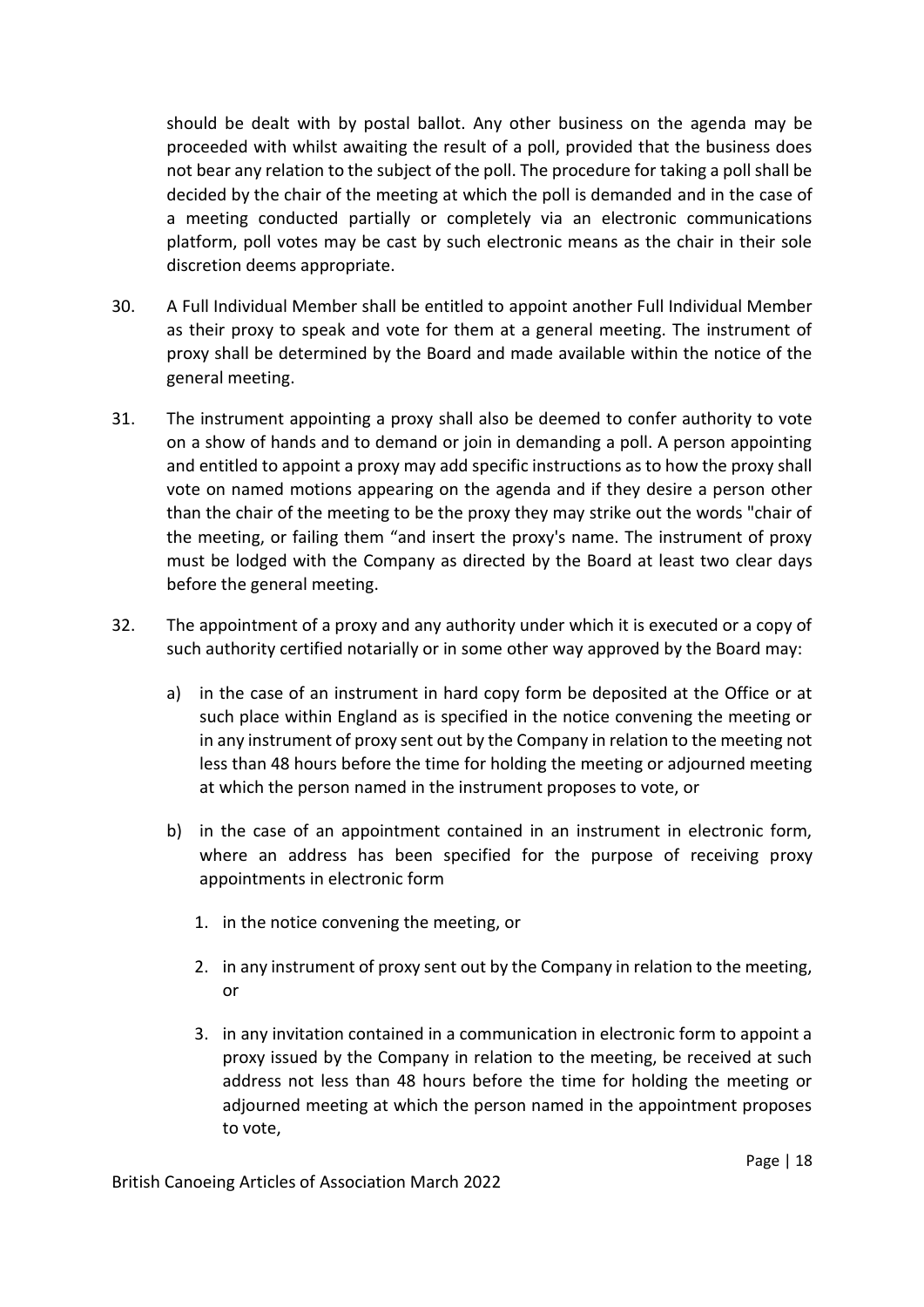- c) in the case of a poll taken more than 48 hours after it is demanded, be deposited or received as aforesaid after the poll has been demanded and not less than 48 hours before the time appointed for the taking of the poll, or
- d) where the poll is not taken forthwith but is taken not more than 48 hours after it was demanded, be delivered at the meeting at which the poll was demanded to the chair or to the Secretary or to any director,

and an appointment of proxy which is not deposited, delivered or received in a manner so permitted shall be invalid.

In this Article 32 and Article 33 "address", in relation to instruments or communications in electronic form, includes any number or address used for the purposes of receiving such instruments or communications by electronic means.

- 33. A vote given or poll demanded by proxy or by the duly authorised representative of a corporation or unincorporated association shall be valid notwithstanding the previous determination of the authority of the person voting or demanding a poll unless notice of the determination was received by the Company at the registered office or at such other place at which the instrument of proxy was duly deposited or, where the appointment of the proxy was contained in electronic form, at the address at which such appointment was duly received before the commencement of the meeting or adjourned meeting at which the vote is given or the poll demanded or (in the case of a poll taken otherwise than on the same day as the meeting or adjourned meeting) the time appointed for taking the poll.
- 34. If any votes are given or counted at a general meeting which shall afterwards be discovered to be improperly given or counted, the same shall not affect the validity of any resolution or thing passed or done at the said meeting, unless the objection to such votes be taken at the same meeting, and not in that case unless the chair of the meeting shall then and there decide that the error is of sufficient magnitude to affect such resolution or thing.
- 35. No objection shall be raised to the qualification of any voter except at the meeting or adjourned meeting at which the vote objected to is tendered, and every vote not disallowed at the meeting shall be valid. Any objection made in due time shall be referred to the chair of the meeting whose decision shall be final and conclusive.
- 36. Subject to the provisions of sections 288-297 of the Act the Members may pass written resolutions which shall have effect as if passed at a general meeting duly convened and held and may consist of several instruments in the like form each executed by or on behalf of one or more Members. If written resolutions are described as a special resolution or other types of resolutions, they shall have effect accordingly.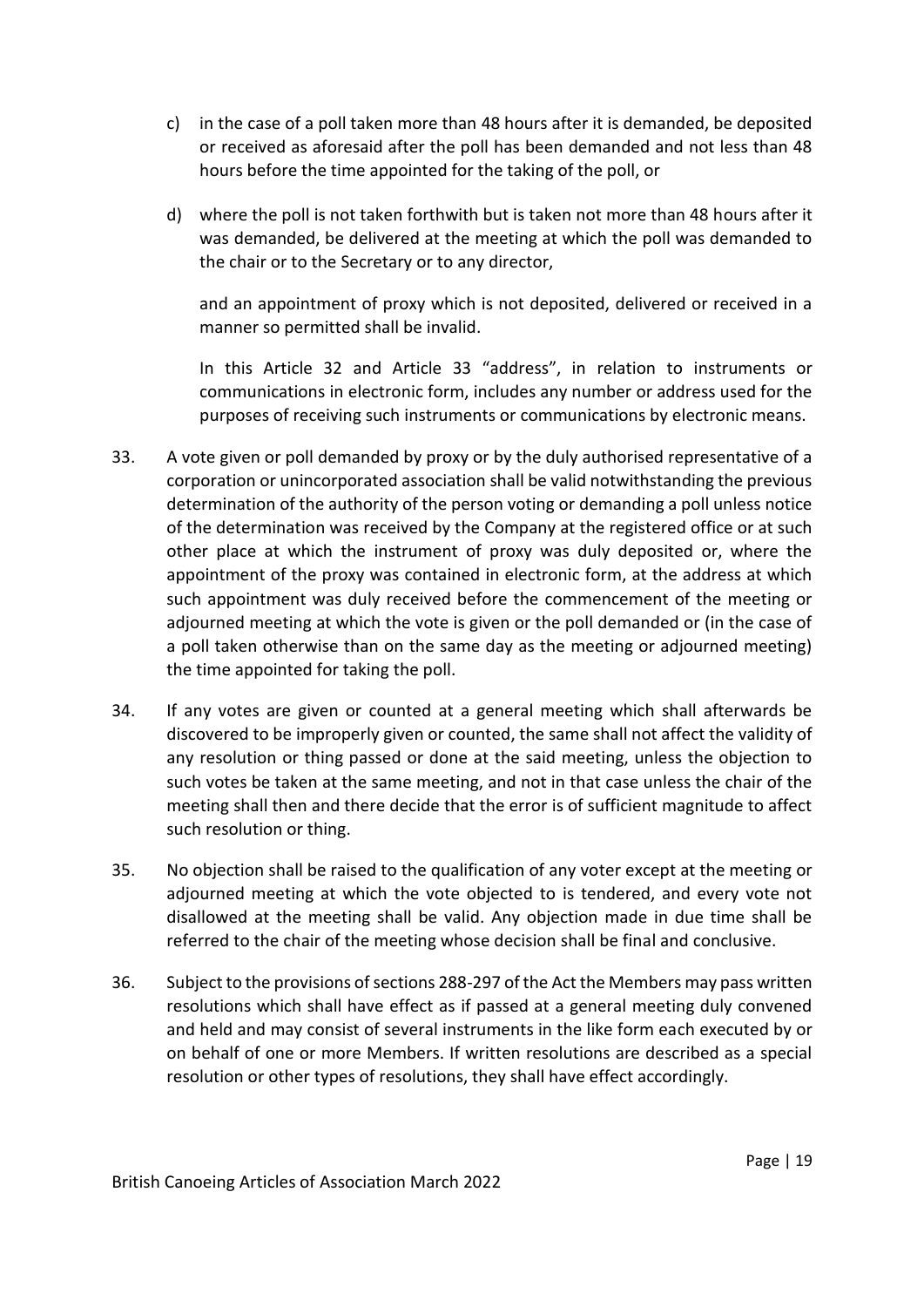# **Postal ballot and electronic means of communication**

- 37. Where a postal ballot is held a voting form shall be sent to each Full Individual Member as soon as possible and in the case of postal ballots held pursuant to these Articles not later than 25 days (or such other period as the Board may from time to time prescribe) before the meeting or in pursuance of Article 29 not later than 25 days (or such other period as the Board may from time to time prescribe) before the date for return of such postal ballot.
- 38. The Board shall appoint a returning officer or appropriate organisation to whom completed voting forms shall be sent. Votes shall be valid only if received by the date specified in the voting form or if none is so specified at least four clear days before the meeting.
- 39. The Board may appoint a teller(s) to assist the returning officer or appropriate organisation.
- 40. The accidental omission to send a voting form or the non-receipt of a voting form by any Member shall not invalidate a ballot.
- 41. Subject to any other provisions of these Articles, anything sent or supplied by or to the Company under these Articles may be sent or supplied in any way in which the Act provides for documents or information which are authorised or required by any provision of the Act to be sent or supplied by or to the Company.

### **Powers of the Board**

- 42. The business of the Company shall be managed by the Board who may exercise all such powers of the Company and do on behalf of the Company all such acts as may be exercised and done by the Company in addition to those hereby specifically conferred on the Board and as are not by the Act or by these Articles required to be exercised or done by the Company in general meeting
- 43. The Board shall have the power from time to time to adopt, make, alter, add to, and revoke regulations for the carrying out of the objects and purposes of the Company and for the administration of the Company and rules for the observance of Members (such rules and regulations being referred to herein as regulations): such regulations shall not be inconsistent with these Articles. Provided that, no provisions in the regulations altering, adding to or revoking provisions, in regulations made under this Article 43:
	- a) defining classes of Membership of the Company; or
	- b) determining and defining the rights and liabilities and obligations of any class of Membership for the purposes of Article 5 (a) or (b);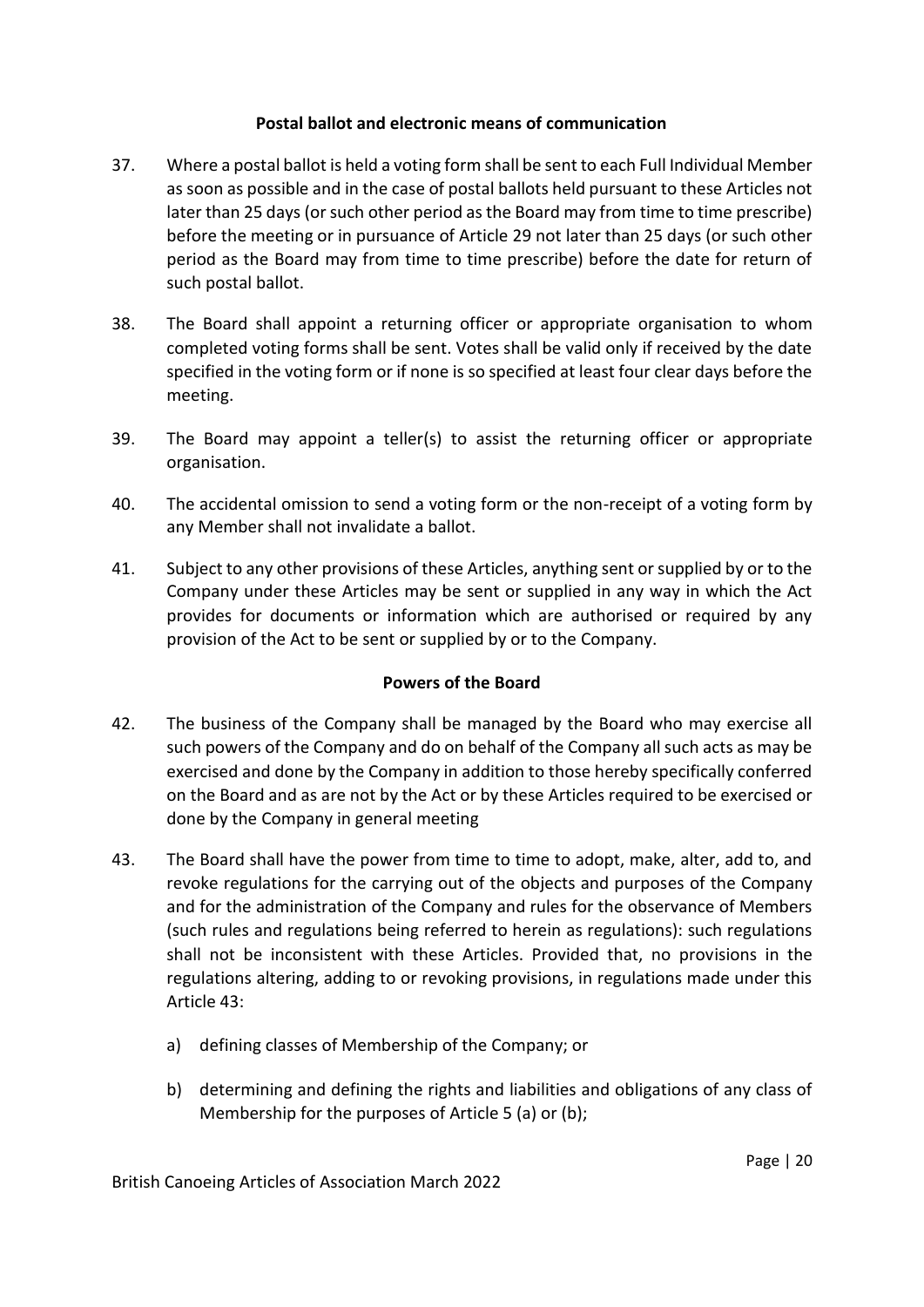shall have any effect until they have been approved by the Company in general meeting. No regulation made by the Company in general meeting shall invalidate any prior act of the Board which would have been valid if such regulation had not been made.

- 44. The Board may act notwithstanding any vacancy in its body.
- 45. If the number of Directors shall at any time be or be reduced in number to less than the number prescribed by or in accordance with these Articles, it shall be lawful for them to act as the Board for the purpose of admitting persons to Membership of the Company, filling up vacancies in their body, or of summoning a general meeting, but not for any other purpose.

### **Number of Directors**

- 46. Unless otherwise determined by ordinary resolution of the Company in a general meeting, the number of Directors shall be subject to a maximum of 12 but shall be not less than six (6).
- 47. Subject to Article 48 any person who is willing to be appointed as a Director of the Company may be appointed by:
	- a) an ordinary resolution of the Members; or
	- b) Resolution of the Board.
- 48. The Board shall be comprised of:
	- a) 6 Directors who are British Canoeing Members (being nominees of the National Associations ) made up as follows:
		- 3 nominated by the English Forum
		- 1 nominated by The Canoe Association of Northern Ireland
		- 1 nominated by Canoe Wales
		- 1 nominated by Scottish Canoe Association
	- b) 5 Independent Directors who shall be appointed by the Board; and
	- c) the Chief Executive from time to time of the Company.

Each National Association referred to in a) above may remove any of those Directors whom they have nominated by giving notice to the Company. The removal takes effect on the date on which the notice is received by the Company or, if a later date is given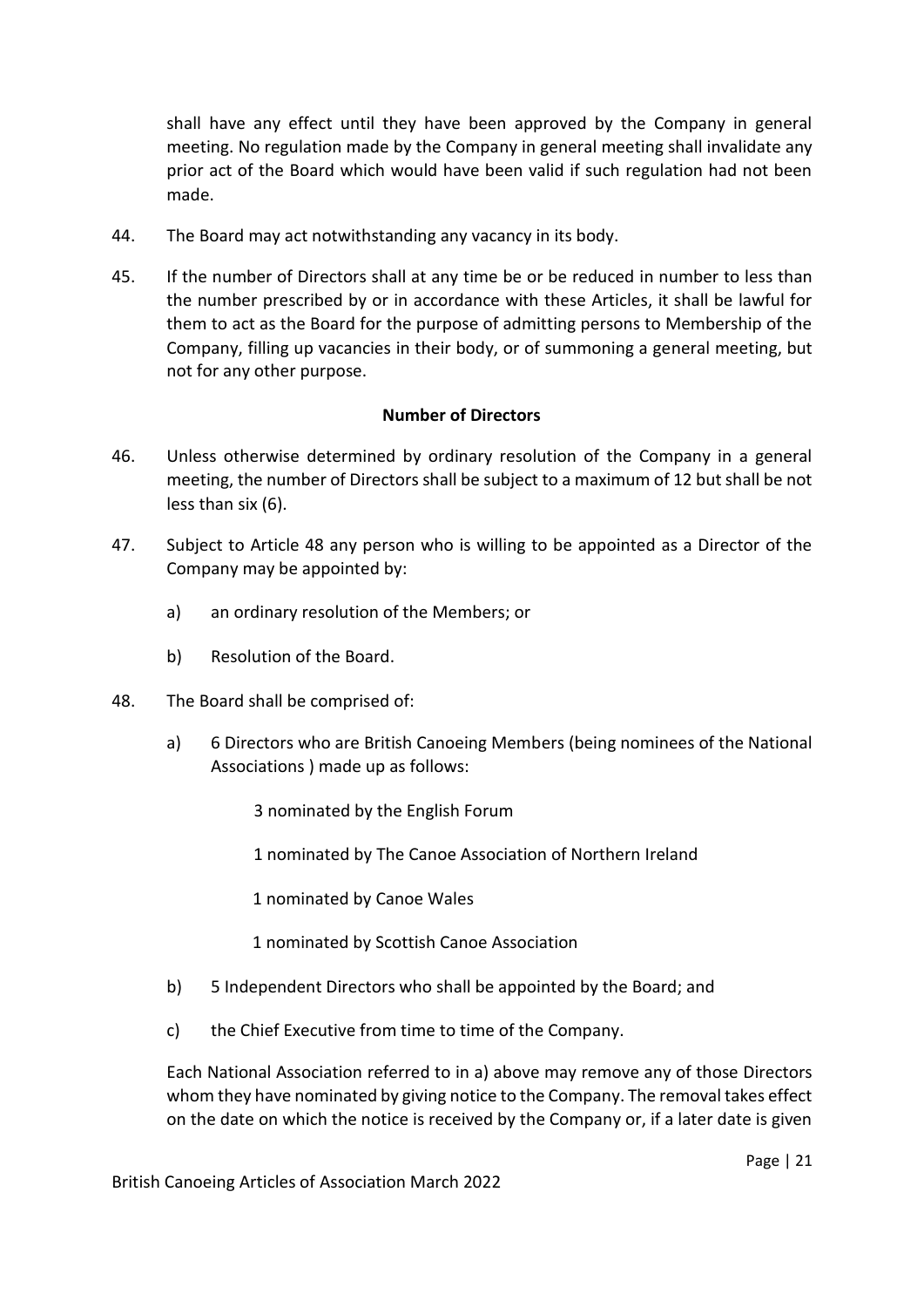in the notice (but subject to Articles 49 and 52), on that date. The National Association removing a Director shall indemnify and keep indemnified the Company against any claim connected with the Director's removal from office.

49. Subject to Article 52 a Director so appointed shall serve for an initial term of up to four years from the date of the annual general meeting at which their appointment was ratified pursuant to Article 15c. Upon the expiry of this initial term the relevant Director will be eligible for re-appointment for a further term of four years but after completing the maximum of two consecutive terms a director shall not be eligible for re-appointment for the next four years. This Article shall not apply to the Chief Executive of the Company (from time to time) whose term of office shall run concurrently with their term as Chief Executive of the Company.

### **Chair**

- 50. The Board shall appoint a Chair following an open, publicly advertised recruitment process. The Chair shall serve for an initial four year term, (subject to Articles 49 and 52) from the annual general meeting following their appointment (pursuant to Article 15c). Upon expiry of this term the Chair will, subject to Articles 49 and 52, be eligible for re appointment for one further four year term. For the avoidance of doubt, the position of the Chair shall be vacated upon any holder of that office ceasing to be a Director of the Company. After completing the maximum of two consecutive terms a Chair shall not be eligible for re-appointment as a Director for the next four years.
- 51. The Directors shall at all times act in the best relevant interests of the Company in accordance with the Act, any legislation and the common law.

### **Disqualification of Directors**

- 52. The office of a Director shall be vacated if:
	- a) they become bankrupt or a receiving order is made against them, or they make any arrangement or composition with their creditors; or
	- b) they become of unsound mind; or
	- c) by notice in writing to the Company they resign their office; or
	- d) they become prohibited from holding office by reason of any court order made under the Act; or
	- e) they are removed from office by a resolution duly passed pursuant to Section 168 of the Act; or
	- f) they cease to be a Member of the Company (other than where they are an Independent Director or Chief Executive); or

British Canoeing Articles of Association March 2022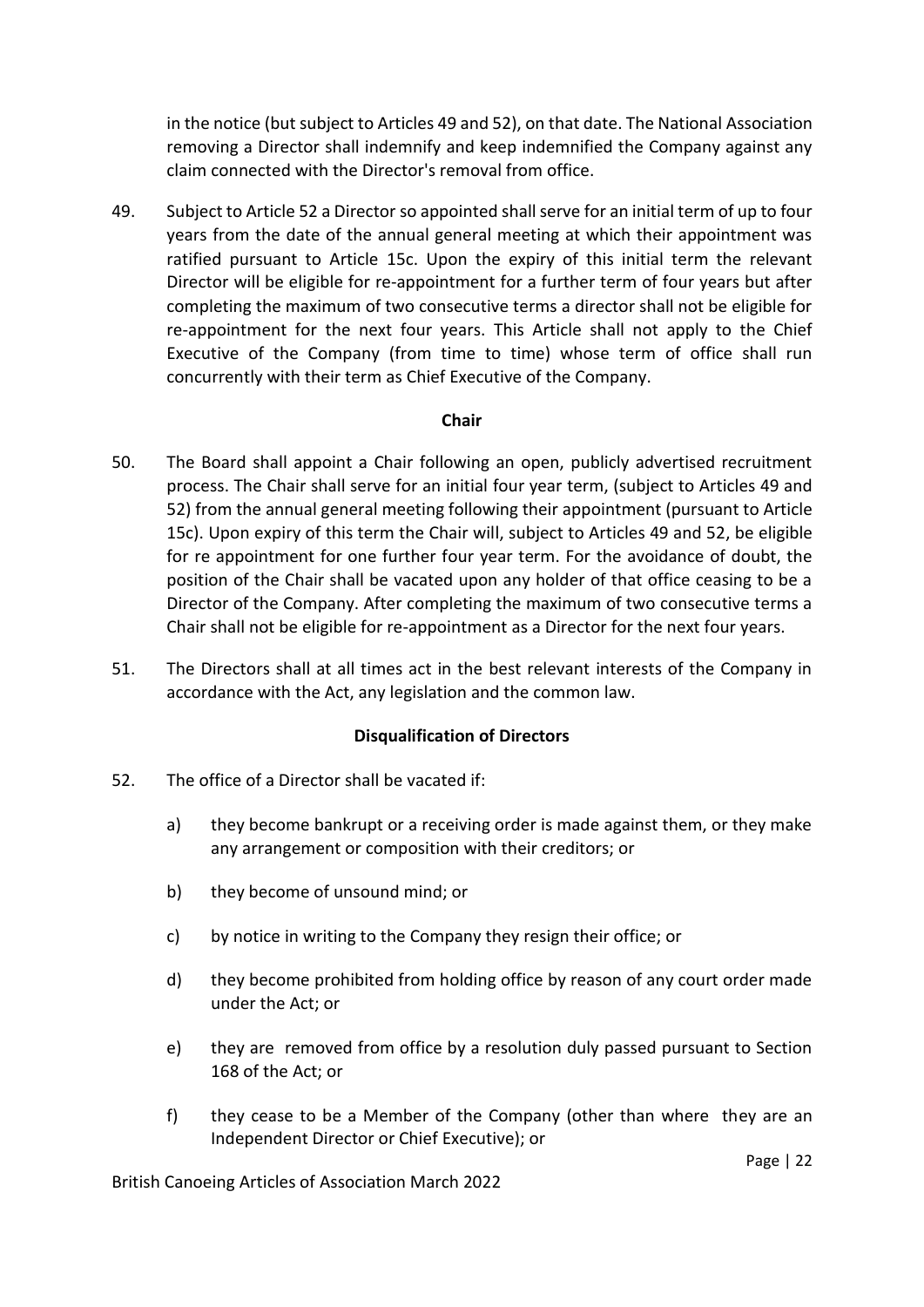- g) at least six other Directors entitled to vote direct that they should resign; or
- h) they shall without sufficient reason for two consecutive Board Meetings have been absent without permission of the Board and the Board resolve that their office be vacated.

### **Office holders**

- 53. The Company may from time to time and if thought fit appoint a President and Vice-Presidents in accordance with Articles 56 and 57. Such offices shall be unpaid and no person holding such office shall be a Director by virtue of their office but any Vice President may be appointed as a Director in their own right pursuant to Article 47.
- 54. Any Member or individual (whether a Member or not) who is a full time employee of either the Company, The Canoe Association of Northern Ireland, Canoe Wales, or the Scottish Canoe Association (other than the British Canoeing Chief Executive) shall not be eligible for appointment or election as a Director or as a member of the English Forum.
- 55. Any Member or individual (whether a Member or not) who is a full time employee of the Company, The Canoe Association of Northern Ireland, Canoe Wales, or the Scottish Canoe Association shall not be eligible for appointment or election as President or Vice-President.

# **President**

# 56.

- a) At the annual general meeting in 2015 and at the annual general meeting in each alternate year thereafter, the President shall retire but shall be eligible for reelection for a further term of 2 years.
- b) In the year of election, any two Full Individual Members being from any different two of British Canoeing and the National Associations may propose and second respectively a person to be President. Nominations for the position of President shall be put forward in the form of a motion under the terms of Article 17. If more than one nomination is received, an election shall be held by postal ballot of the Full Individual Members to be conducted in accordance with the regulations set by the Board pursuant to Article 43 before the annual general meeting, the result being declared at that meeting.
- c) The President shall not be a Director but shall by virtue of their office be entitled to receive notice of, attend and speak, but shall not be entitled to vote at Board meetings.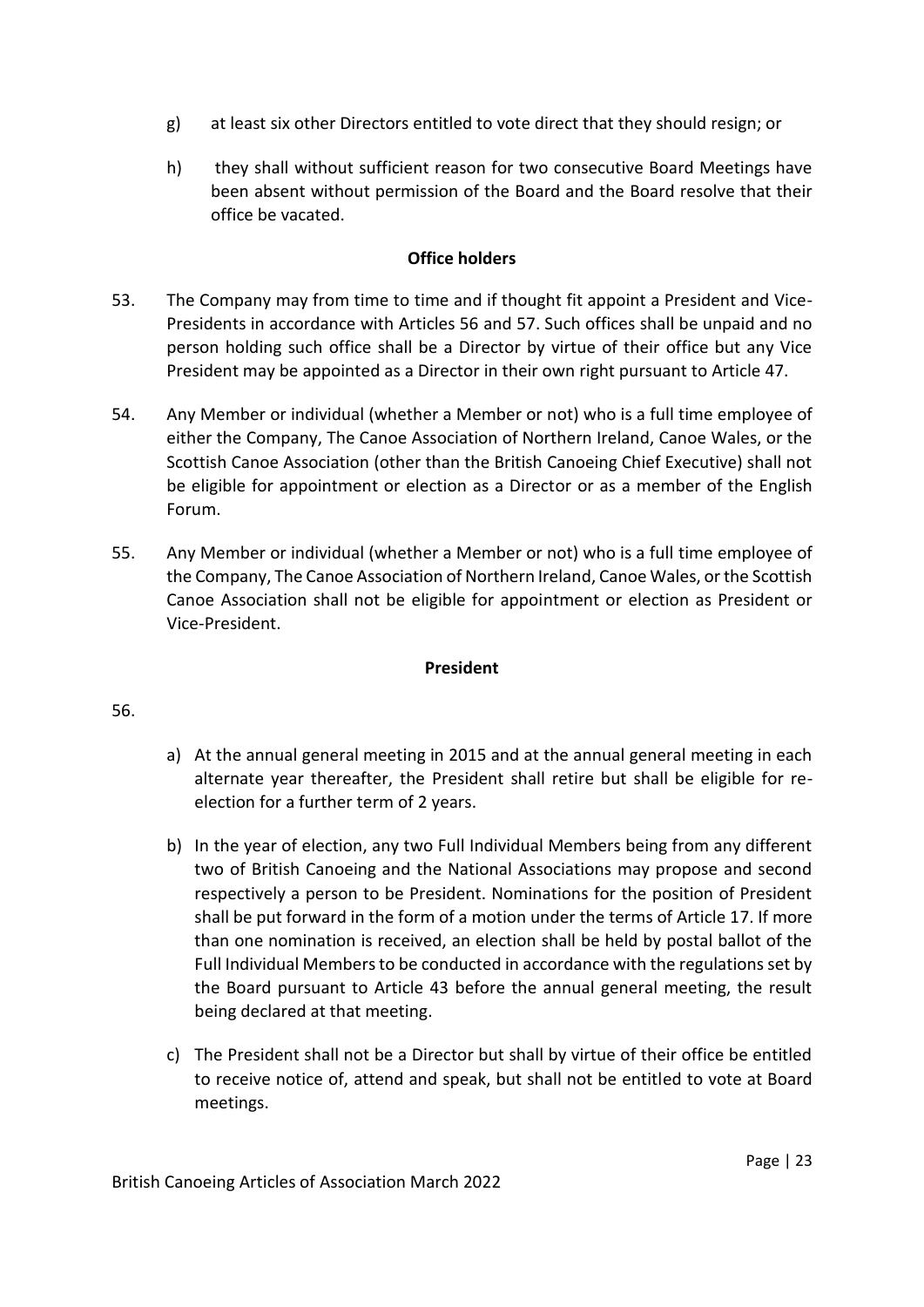d) The President shall not be appointed to, or entitled to vote at, any committee or sub-committee of British Canoeing during the term of their appointment as President, but shall be entitled to notice of, to attend and to speak at meetings of such committees and sub-committees.

### **Vice-Presidents**

57. The Board may propose to an annual general meeting for their approval such persons as it thinks fit to be Vice-Presidents. A person nominated to such post shall have provided meritorious service to their respective National Association. If a person holding the position of Vice-President is appointed as a Director pursuant to Article 47 in their own right, they shall be a Director and shall be entitled to all the privileges of being a Director and, for the avoidance of doubt, be entitled to vote at Board meetings. The Vice-Presidents shall hold office for such term as the Board shall determine and shall have such rights and privileges as the Board shall prescribe.

# **Proceedings of the Board**

- 58. The Board may meet together for the dispatch of business, adjourn and otherwise regulate the conduct of meetings by standing orders or in any other way as they think fit, provided that at least three Board meetings shall be held in each year.
- 59. The Chair shall preside as chair at all Board meetings at which they are present, but if at any meeting the Chair is not present within five minutes after the time appointed for holding the meeting or is not willing to preside members of the Board present shall choose one of their number to be chair of the meeting.
- 60. A member of the Board, and the CEO at the request of a member of the Board, shall at any time summon a meeting of the Board by notice served upon the members of the Board. Such notice shall be deemed to have been served if it is sent to a Director's last known address.
- 61. The quorum at board meetings shall be a majority of the number of Directors who are appointed to the Board.
- 62. If at a quorate meeting there is agreement by consensus a formal vote need not be taken; the Chair may declare the motion to be passed by consensus.
- 63. Questions arising at a meeting shall be decided by the majority of votes. Voting on any issue shall be by show of hands. Each member of the Board shall be entitled to one vote. In the case of an equality of votes, however, the chair of any meeting of the Board shall have a second or casting vote.
- 64. Notwithstanding Article 62, any of the Directors shall be entitled to require any item of business to be decided by a formal vote of the Directors.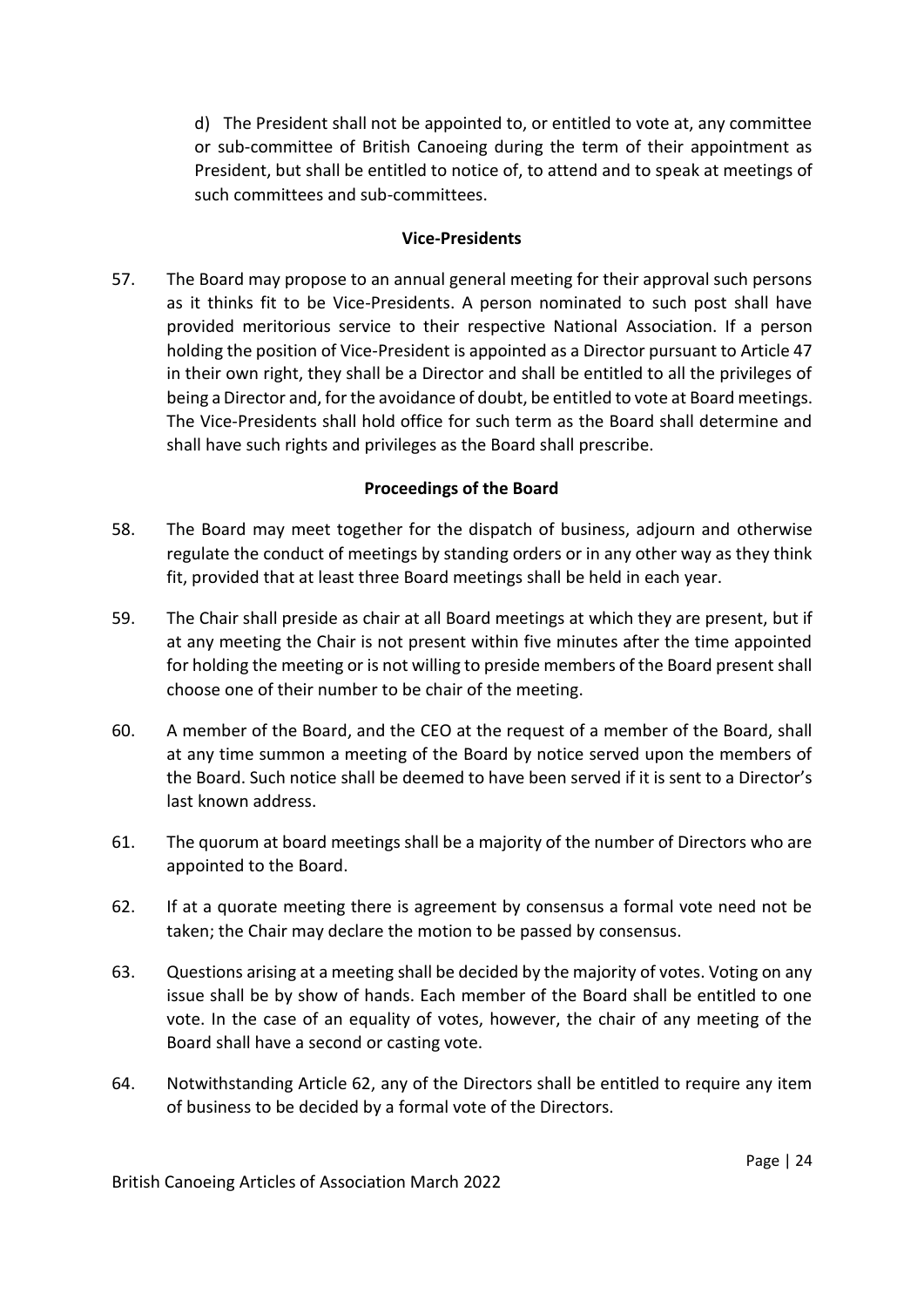- 65. If a Board meeting is inquorate, the chair of the meeting may call a meeting at a later date to consider the delayed business at a time and place appointed by the chair of the meeting. Any votes recorded at an inquorate meeting shall be invalid and not carried forward to a later meeting.
- 66. The Board may invite any other person(s) as it thinks fit to attend meetings of the Board as observers or as participants in the discussion of specific business but for the avoidance of doubt such attendees will not have a vote on any business for which they are present.
- 67. Subject to the provisions of these Articles, the Directors may regulate their proceedings as they think fit. A Director may, and the CEO at the request of a Director shall, call a meeting of the Directors. It shall not be necessary to give notice of a meeting to a Director who is absent from the United Kingdom. Questions arising at a meeting shall be decided by a majority of votes.
- 68. A Board meeting or committee of Directors may be conducted partially or entirely via an electronic communications platform provided the platform allows every person participating to hear and speak to one another throughout such meeting. Any Director(s) participating via an electronic communications platform shall be deemed to be present in person at the meeting and shall accordingly be counted in the quorum and be entitled to vote. Such a meeting shall be deemed to take place where the largest group of those participating is assembled, or if there is no such group, where the chair of the meeting is.
- 69. A meeting of the Directors at which a quorum is present shall be competent to exercise all the authorities, powers and discretions by or under the regulations of the Company for the time being vested in the Company generally.
- 70. All acts carried out by a meeting of Directors, or of a committee of Directors, or by a person acting as a Director shall, notwithstanding that it be afterwards discovered that there was a defect in the appointment of any Director or that any of them were disqualified from holding office, or had vacated office, or were not entitled to vote, be as valid as if every such person had been duly appointed and was qualified and had continued to be a Director and had been entitled to vote.
- 71. Save as otherwise provided by these Articles, a Director shall not vote at a meeting of Directors or of a committee of Directors on any resolution concerning a matter in which they have, directly or indirectly, an interest or duty which is material and which conflicts or may conflict with the interests of the Company unless their interest or duty arises only because the case falls within one or more of the following paragraphs:
	- a) the resolution relates to the receipt by them of a guarantee, security, or indemnity in respect of money lent to, or an obligation incurred by them for the benefit of, the Company or any of its subsidiaries;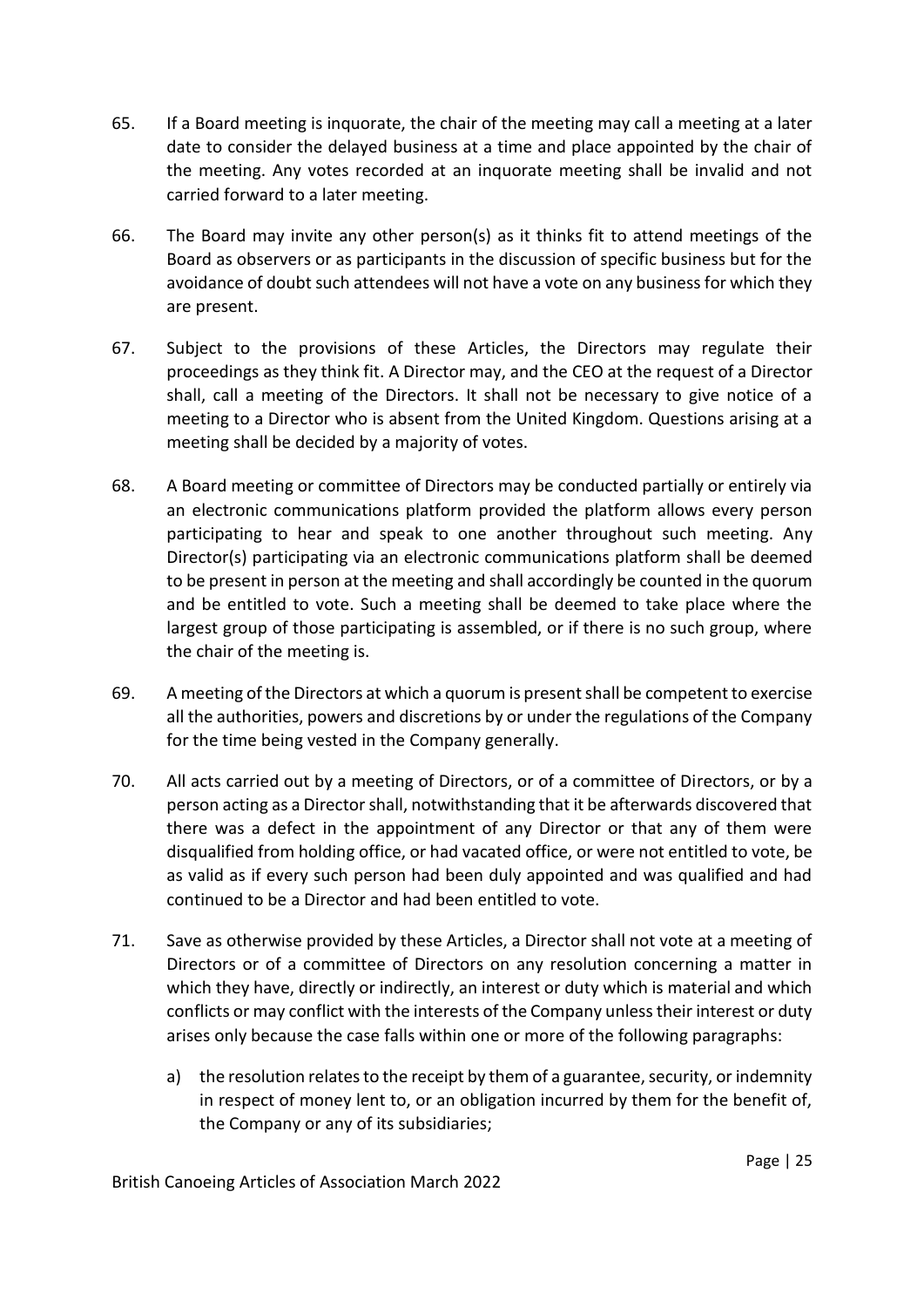- b) the resolution relates to the giving to a third party of a guarantee, security, or indemnity in respect of an obligation of the Company or any of its subsidiaries for which the Director has assumed responsibility in whole or part and whether alone or jointly with others under a guarantee or indemnity or by the giving of security;
- c) their interest arises by virtue of their subscribing or agreeing to subscribe for any debentures of the Company or any of its subsidiaries, or by virtue of their being, or intending to become, a participator in the underwriting or sub-underwriting of an offer of any such debentures by the Company or any of its subsidiaries for subscription, purchase or exchange;
- d) the resolution relates in any way to a retirement benefits scheme which has been approved, or is conditional upon approval, by the Board of Inland Revenue for taxation purposes.

For the purposes of this regulation, an interest of a person who is, for any purposes of the Act (excluding any statutory modification thereof not in force when this regulation becomes binding on the Company), connected with a Director shall be treated as an interest of the Director.

- 72. The Board may authorise a Director to continue to participate in matters where they, or a person connected to them, has, or may possibly have, a conflict of interest with the Company's interests.
- 73. A Director shall not be counted in the quorum present at a meeting in relation to a resolution on which they are not entitled to vote.
- 74. Where proposals are under consideration concerning the appointment of two or more Directors to offices or employments with the Company or any body corporate in which the Company is interested the proposals may be divided and considered in relation to each Director separately and (provided they are not for another reason precluded from voting) each of the Directors concerned shall be entitled to vote and be counted in the quorum in respect of each resolution except that concerning their own appointment.
- 75. If a question arises at a meeting of Directors or of a committee of Directors as to the right of a Director to vote, the question may, before the conclusion of the meeting, be referred to the chair of the meeting and their ruling in relation to any Director other than them self shall be final and conclusive.

# **Committees and sub-committees**

76. The Board may from time to time establish or appoint committees of the Board and committees of the Company as it may deem necessary to meet the responsibilities of the company and the delivery of the strategy. The Board may delegate to any such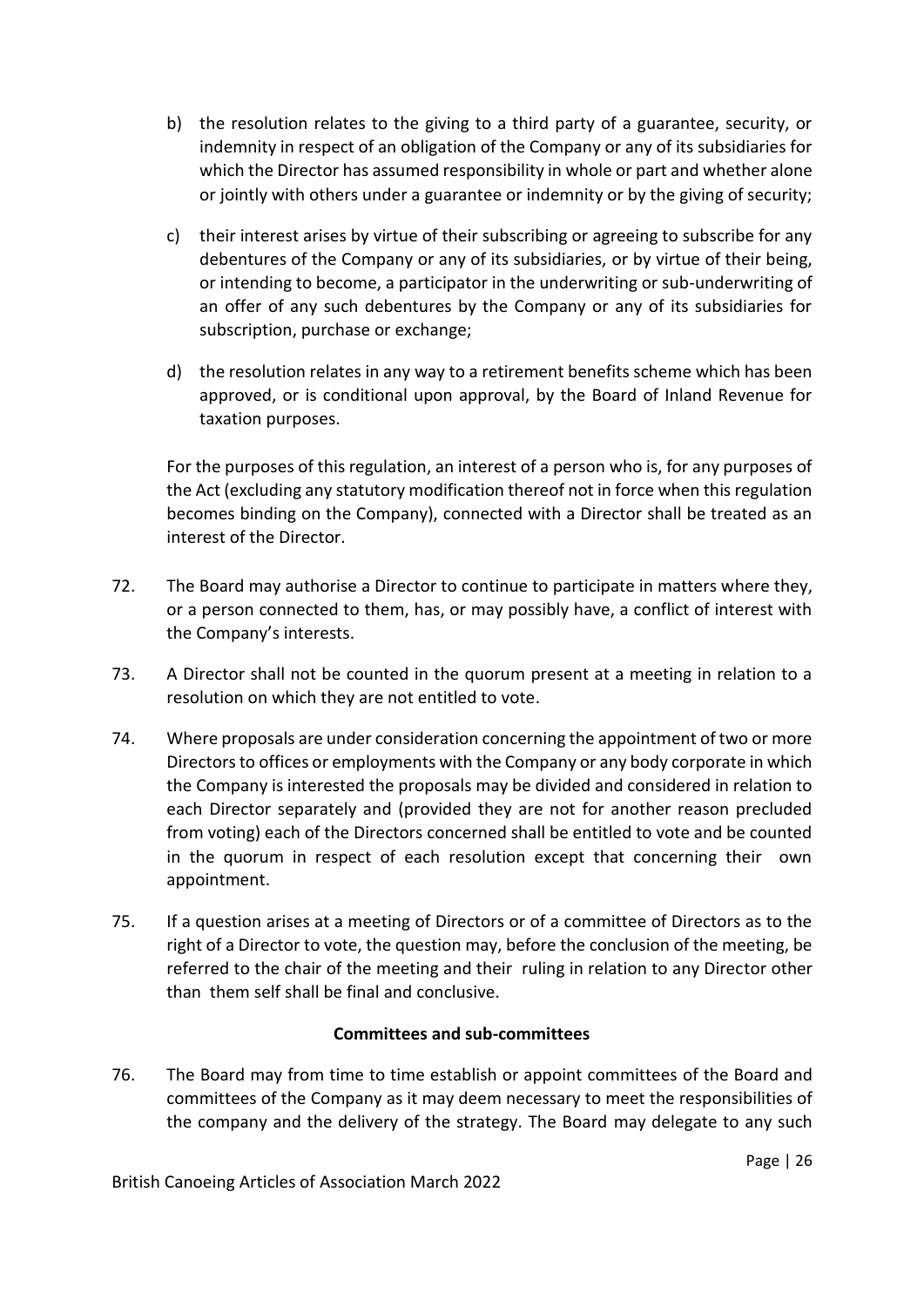committee such powers and duties of the Board as it may think fit. Each Committee will be accountable to the Board and shall have Terms of Reference approved by the Board. For the avoidance of doubt, any employee of the Company may be appointed with the approval of the CEO to such committees and their sub-committees.

- 77. Committees and sub-committees shall consist of such Members or Directors of the Company as the Board may think it desirable to appoint or may be elected or appointed in accordance with regulations made by the Board and such other person or persons (if any) as the Board may think it desirable to appoint or as may be appointed under the said regulations taking into account the position and qualifications of any such person or persons and the purpose or purposes for which any such committee or sub-committee has been appointed or established. The Chair shall be entitled to notice of, to attend and to speak at meetings of all such committees and sub-committees but not to vote unless they are appointed to such committees and sub-committees in their own right.
- 78. Each committee and sub-committee shall conduct its business in accordance with any terms of reference and standing orders set by the Board from time to time.
- 79. In the exercise of the powers so delegated any committee and sub-committee so formed shall be governed by the provisions of these Articles for regulating the meetings and proceedings of the Board so far as applicable and so far as the same shall not be superseded by any regulations made by the Board and shall observe any conditions and limitations attached to the delegation. All acts and proceedings of such committees and sub-committees shall be reported in due course to the Board.
- 80. The Board shall cause proper minutes to be made of appointments of the Directors and of the proceedings of all meetings of the Company and of the Board and of committees of the Board, and all business transacted at such meetings, and all such minutes of any meeting, if purporting to be signed by the chair of such meeting, or by the chair of the next succeeding meeting, shall be sufficient evidence without any further proof of the facts therein stated.
- 81. A resolution in writing signed by all the Directors for the time being of the Board entitled to vote or of any committee of the Board who are entitled to receive notice of a meeting of the Board or of such committee shall be as valid and effectual as if it had been passed at a meeting of the Board or of such committee duly convened and constituted.
- 82. All acts bona fide done by any meeting of the Board or by any committee or subcommittee of the Company, or by any person acting as a Director or any such committee or sub-committee shall, notwithstanding it be afterwards discovered that there was some defect in the appointment or continuance in office of any such Director or persons acting as aforesaid or that they or any of them were disqualified, be as valid as if every such person had been duly appointed or had duly continued in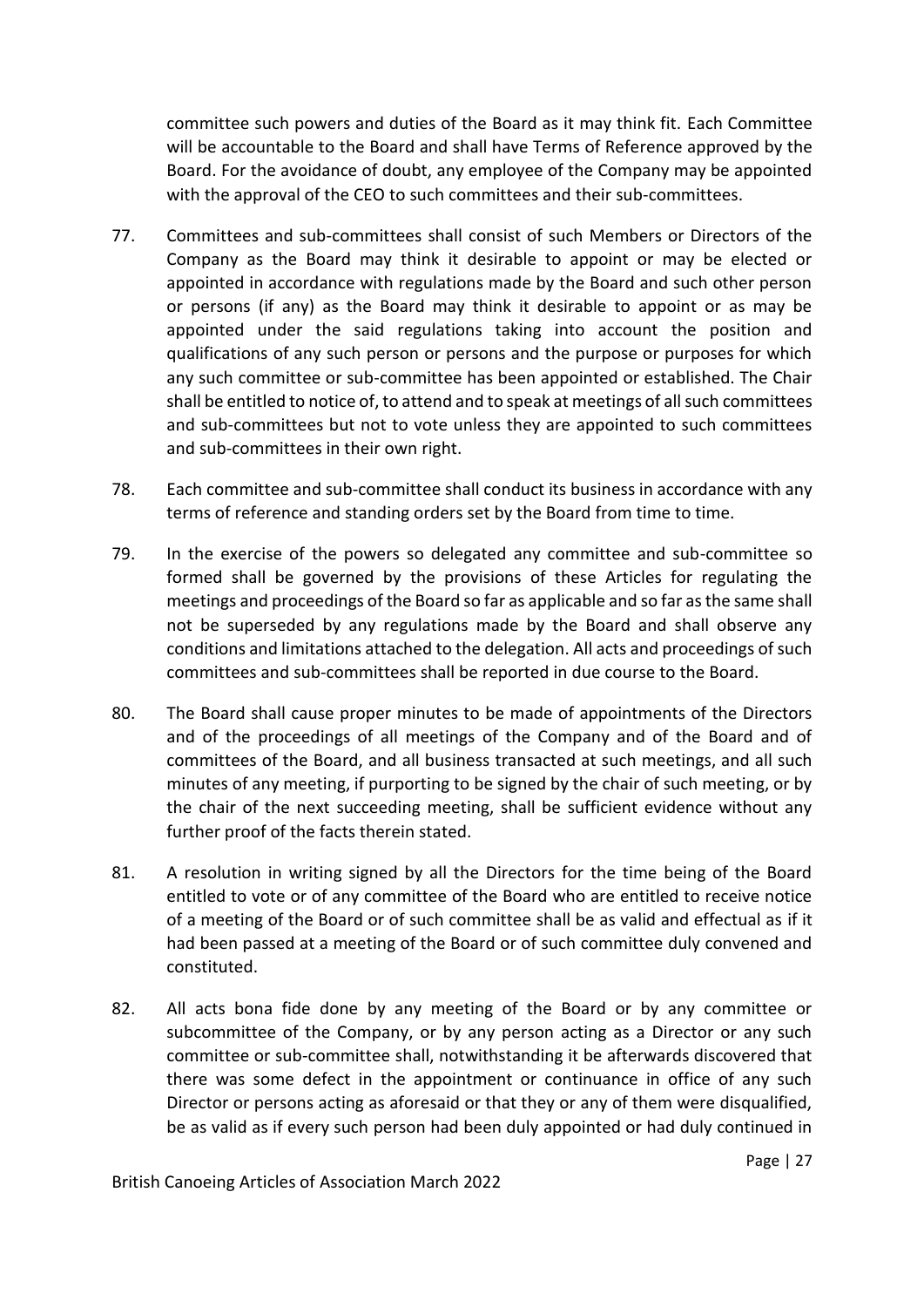office and was qualified to be a Director, committee or sub-committee, as the case may be.

# **English Forum**

- 83. The English Forum shall;
	- a) Ensure good communication between the Regional and Discipline committees within British Canoeing on matters which impact on delivery in England;
	- b) Provide a forum for the views of English members, clubs, centres and coaches in England to be presented to the Board of British Canoeing; and
	- c) Select and nominate three Directors from England to the Board of British Canoeing

### **Remuneration and expenses**

84. The Directors may be paid all travelling and other expenses properly incurred by them in connection with their attendance at meetings of directors or committees of directors or general meetings or separate meetings of the holders of debentures of the Company or otherwise in connection with the discharge of their duties in accordance with any regulations established by the Board save where the Rules provide otherwise.

### **Accounts**

- 85. The Board shall cause accounting records of the Company to be kept in accordance with sections 386 and 388 of the Act and any regulations made pursuant thereto (as the same may be amended or altered).
- 86. Accounting records shall be kept at the Office or, subject to sections 386 and 388 of the Act at such other place or places as the Board shall think fit, and shall always be open to the inspection of the Directors.
- 87. The Board shall from time to time determine whether to what extent and at what times and places and under what conditions or regulations the accounts and books of the Company or any of them shall be open to the inspection of Members not being Directors and no Member (not being a Director) shall have any right of inspecting any account or book document of the Company except as conferred by the Act or authorised by the Board or by the Company in general meeting.
- 88. At the annual general meeting in every year the Board shall lay before the Company a proper income and expenditure account for the period since the last preceding account together with a proper balance sheet made up as at the same date. Every such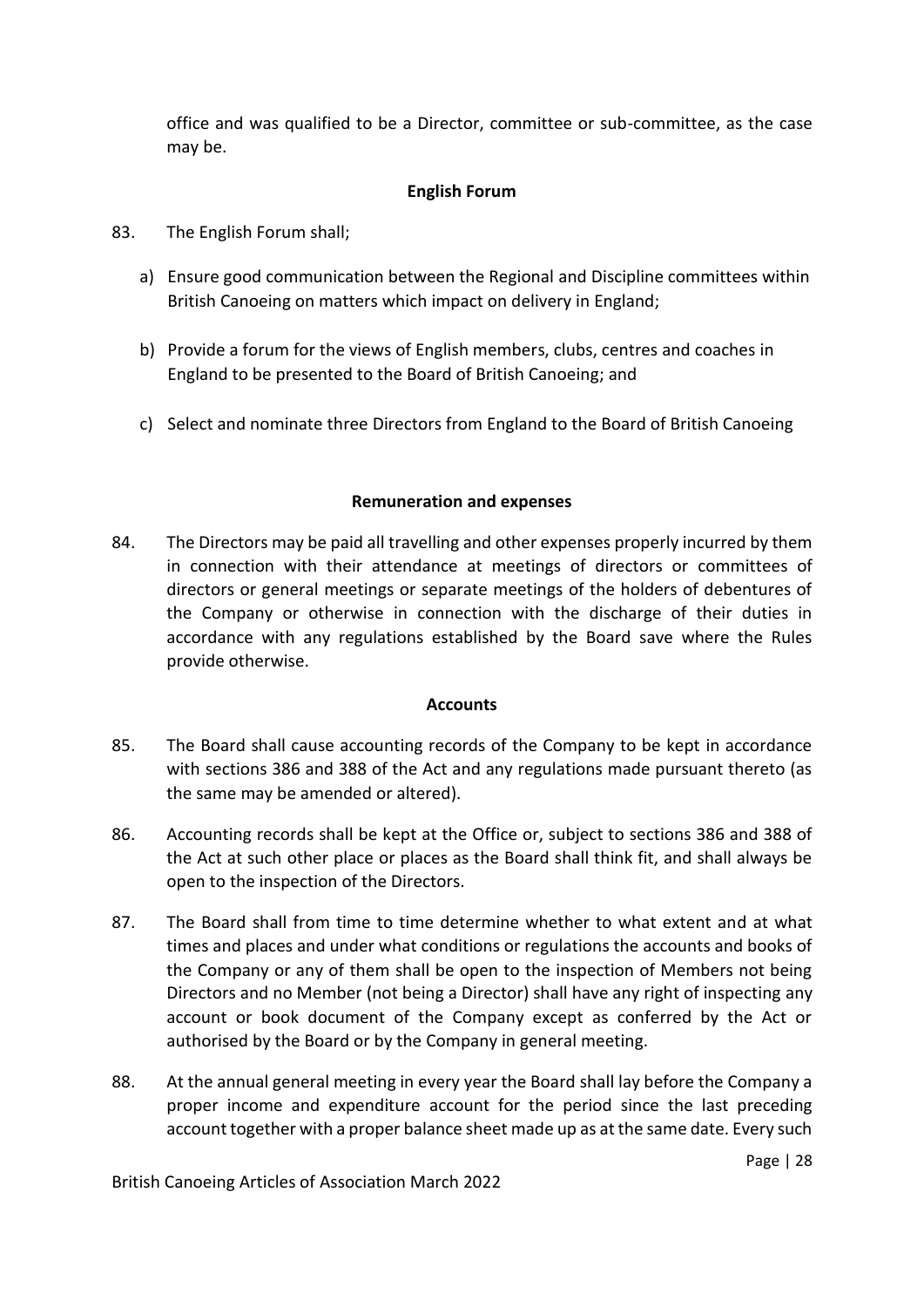balance sheet shall be accompanied by proper reports of the Board and the Auditors, and copies of such account, balance sheet and reports (all of which shall be framed in accordance with any statutory requirements for the time being in force) and of any other documents required by law to be annexed or attached thereto or to accompany the same shall not less than twenty one clear days before the date of the meeting, subject nevertheless to the provisions of section 238 (4) of the Act, be sent to the Auditors and to all other persons entitled to receive notices of general meetings in the manner in which notices are hereinafter directed to be served.

### **Audit**

- 89. Once at least in every year the accounts of the Company shall be examined and the correctness of the income and expenditure account and balance sheet ascertained by one or more properly qualified Auditor or Auditors.
- 90. Auditors shall be appointed and their duties regulated in accordance with the Act.

#### **Notices**

- 91. A notice may be served by the Company upon any Member, either personally or by sending it through the post in a prepaid letter, addressed to such Member at their registered address as appearing in the Database of Members or by giving notice using electronic communications to an address for the time being notified to the Company by the Member.
- 92. Any Member described in the Database of Members by an address not within the United Kingdom, who shall from time to time give the Company an address within the United Kingdom at which notices may be served upon them shall be entitled to have notices served upon them at such address, or an address to which notices may be sent using electronic communications, but, save as aforesaid and as provided by the Act, only those Members who are described in the Database of Members by an address within the United Kingdom shall be entitled to receive notices from the Company.
- 93. Any notice, if served by post, shall be deemed to have been served on the day following that on which the letter containing the same is put into the post and in proving such service it shall be sufficient to prove that the letter containing the notice was properly addressed and put into the post office as a prepaid letter. A notice, if contained in an electronic communication, shall be deemed to have been given at the expiration of 48 hours after the time it was sent.

### **Dissolution**

94. Clause 7 of Part A of these Articles relating to the winding up and dissolution of the Company shall have effect as if the provision thereof were repeated in these articles.